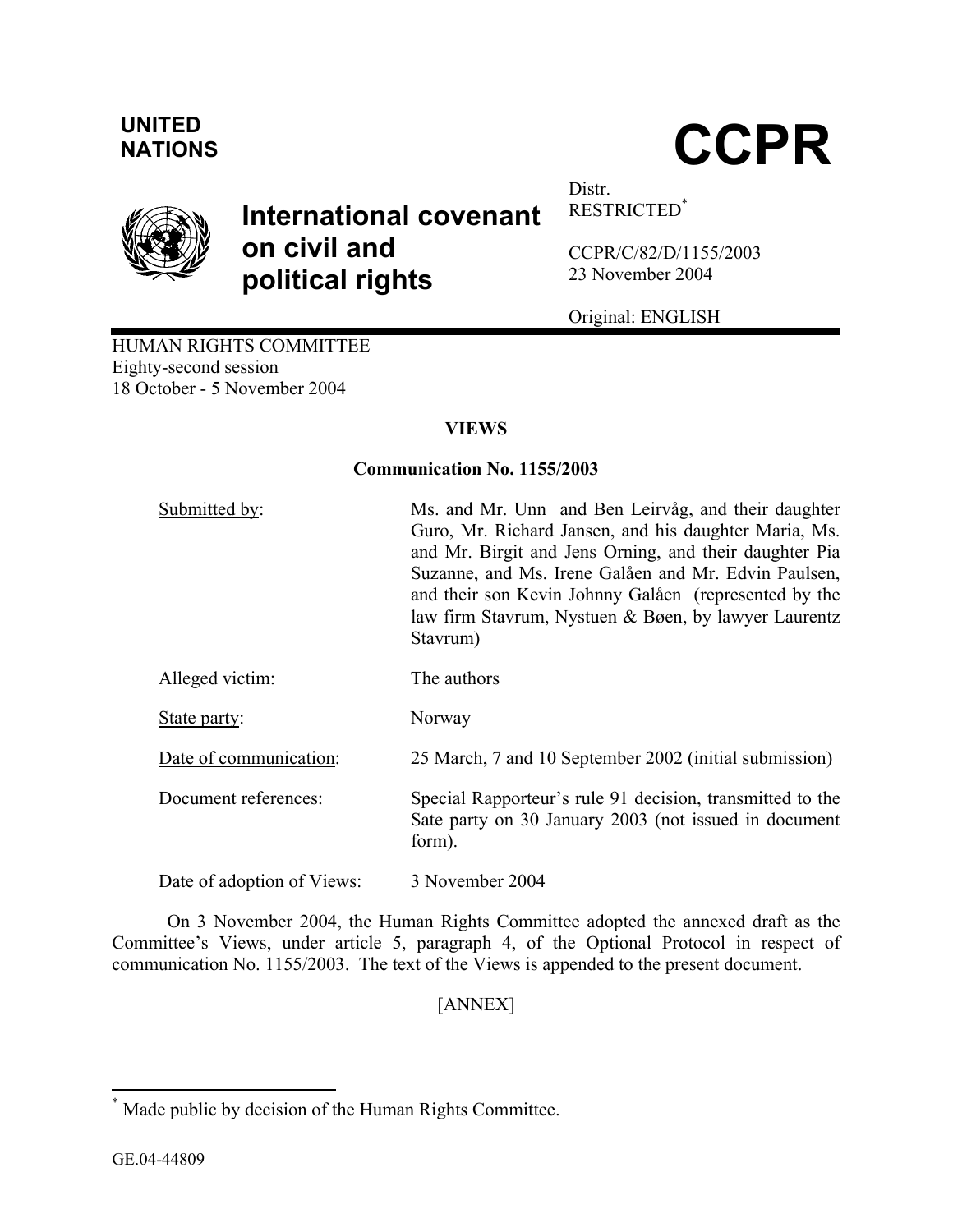#### **ANNEX**

Views of the Human Rights Committee under article 5, paragraph 4, of the Optional Protocol to the International Covenant on Civil and Political rights

Eighty-second session

concerning

#### **Communication No. 1155/2003\*\***

| Submitted by:   | Ms. and Mr. Unn and Ben Leirvåg, and their daughter<br>Guro, Mr. Richard Jansen, and his daughter Maria, Ms.<br>and Mr. Birgit and Jens Orning, and their daughter Pia<br>Suzanne, and Ms. Irene Galåen and Mr. Edvin Paulsen,<br>and their son Kevin Johnny Galåen (represented by the<br>law firm Stavrum, Nystuen & Bøen, by lawyer Laurentz |
|-----------------|-------------------------------------------------------------------------------------------------------------------------------------------------------------------------------------------------------------------------------------------------------------------------------------------------------------------------------------------------|
| Alleged victim: | Stavrum)<br>The authors                                                                                                                                                                                                                                                                                                                         |
| State party:    | Norway                                                                                                                                                                                                                                                                                                                                          |

Date of communication: 25 March, 7 and 10 September 2002 (initial submission)

The Human Rights Committee, established under article 28 of the International Covenant on Civil and Political Rights,

Meeting on 3 November 2004,

 Having concluded its consideration of communication No. 1155/2003, submitted to the Human Rights Committee on behalf of Ms. and Mr. Unn and Ben Leirvåg, and their daughter Guro, Mr. Richard Jansen, and his daughter Maria, Ms. and Mr. Birgit and Jens Orning, and their daughter Pia Suzanne, and Ms. Irene Galåen and Mr. Edvin Paulsen, and their son Kevin Johnny Galåen, under the Optional Protocol to the International Covenant on Civil and Political Rights,

 Having taken into account all written information made available to it by the authors of the communication, and the State party,

Adopts the following:

 $\overline{a}$ 

The following members of the Committee participated in the examination of the present communication: Mr. Abdelfattah Amor, Mr. Nisuke Ando, Ms. Christine Chanet, Mr. Franco Depasquale, Mr. Maurice Glèlè Ahanhanzo, Mr. Walter Kälin, Mr. Ahmed Tawfik Khalil, Mr. Rajsoomer Lallah, Mr. Rafael Rivas Posada, Sir Nigel Rodley, Mr. Martin Scheinin, Mr. Ivan Shearer, Mr. Hipólito Solari Yrigoyen, Ms. Ruth Wedgwood, Mr. Roman Wieruszewski and Mr. Maxwell Yalden.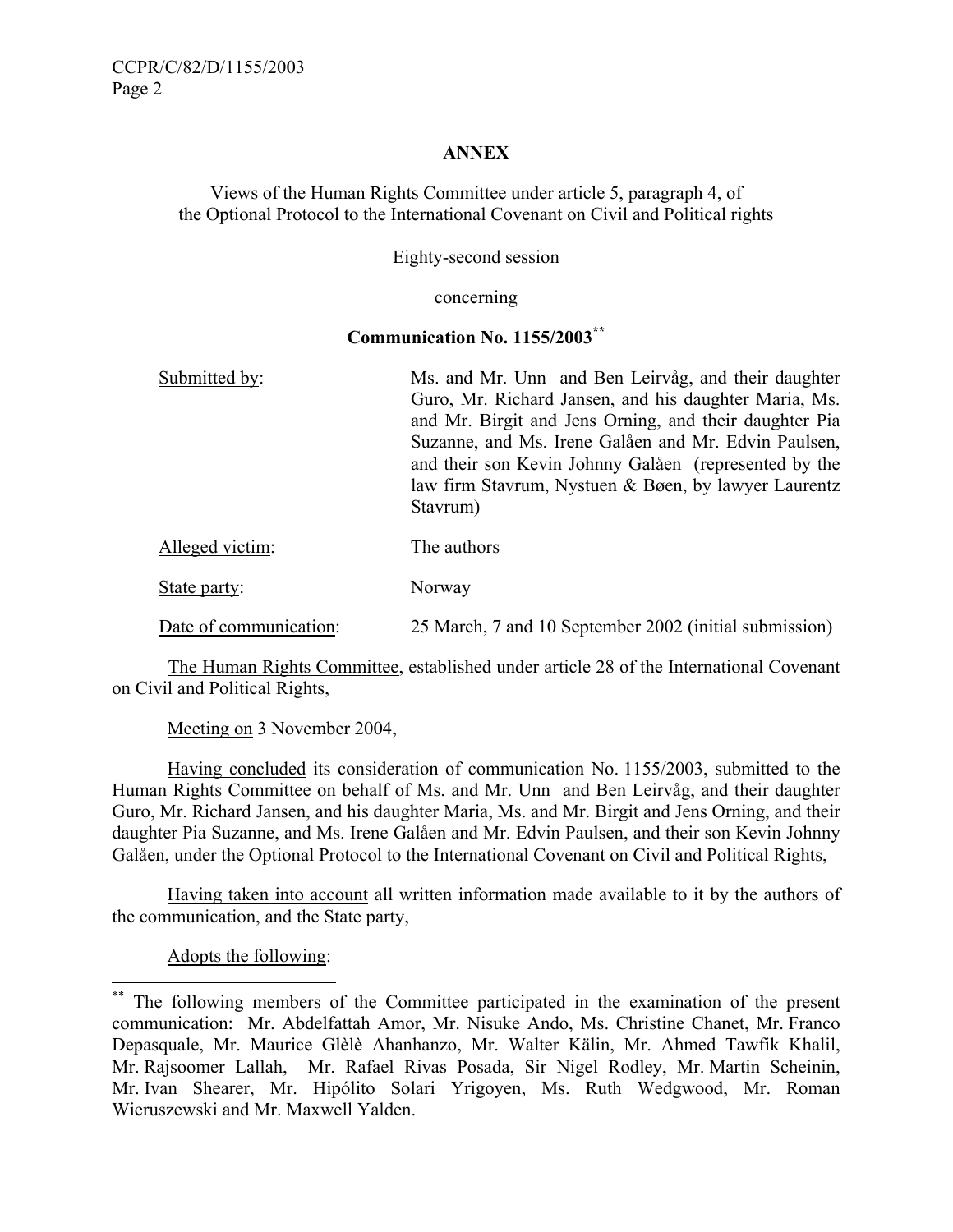#### **Views under article 5, paragraph 4, of the Optional Protocol**

1. The authors of the communication are Ms. and Mr. Unn and Ben Leirvåg, and their daughter Guro, Mr. Richard Jansen, and his daughter Maria, Ms. and Mr. Birgit and Jens Orning, and their daughter Pia Suzanne, and Ms. Irene Galåen and Mr. Edvin Paulsen, and their son Kevin Johnny Galåen. All are Norwegian citizens who claim to be victims of violations of articles 17, 18, and 26, of the International Covenant on Civil and Political rights by Norway. They are represented by counsel.

#### **The general background submitted by the authors**

2.1 Norway has a state religion and a State Church, of which approximately 86 % of the population are members. Article 2 of the Norwegian Constitution states that the Evangelical Lutheran Church is the official state religion, and further determines that "those of the inhabitants, who subscribe to this have an obligation to bring up their children in the same manner". Christianity has been taught since the general mandatory education was introduced in 1739, but from the time of the Dissenter or Non-conformist Act of 1845, a right of exemption for children of other faiths has existed.

2.2 At the same time, pupils so exempted had the right to participate in a non-denominational alternative life stance subject "life stance knowledge". However, it was not compulsory for the exempted pupils to participate or attend tutoring in this subject, and the subject did not have the same basic framework as other subjects, for example the number of school hours. A number of pupils thus participated in neither the Christianity nor life stance subjects.

2.3 In August 1997, the Norwegian government introduced a new mandatory religious subject in the Norwegian school system, entitled "Christian Knowledge and Religious and Ethical Education" (hereafter referred to as CKREE) replacing the previous Christianity subject and the life stance subject. This new subject only provides for exemption from certain limited segments of the teaching. The new Education Act's §2 (4) stipulates that education provided in the CKREE subject shall be based on the schools' Christian object clause<sup>1</sup> and provide "thorough

- Provide a thorough knowledge of the Bible and Christianity both as cultural heritage and Evangelical-Lutheran faith,
- Provide knowledge of other Christian denominations,

 $\overline{a}$ 

- Provide knowledge of other world religions and philosophies of life, ethical and philosophical topics,
- Promote understanding and respect for Christian and humanist values and
- Promote understanding, respect and the ability to carry out a dialogue between people with different views concerning beliefs and philosophies of life.

CKREE is an ordinary school subject that shall normally be attended by all pupils. Teaching in the subject shall not involve preaching.

<sup>&</sup>lt;sup>1</sup> Paragraph 2 (4) of the Education Act reads as follows: "Section 2-4. Teaching the subject CKREE. Exemption from regulations, etc: Teaching in CKREE shall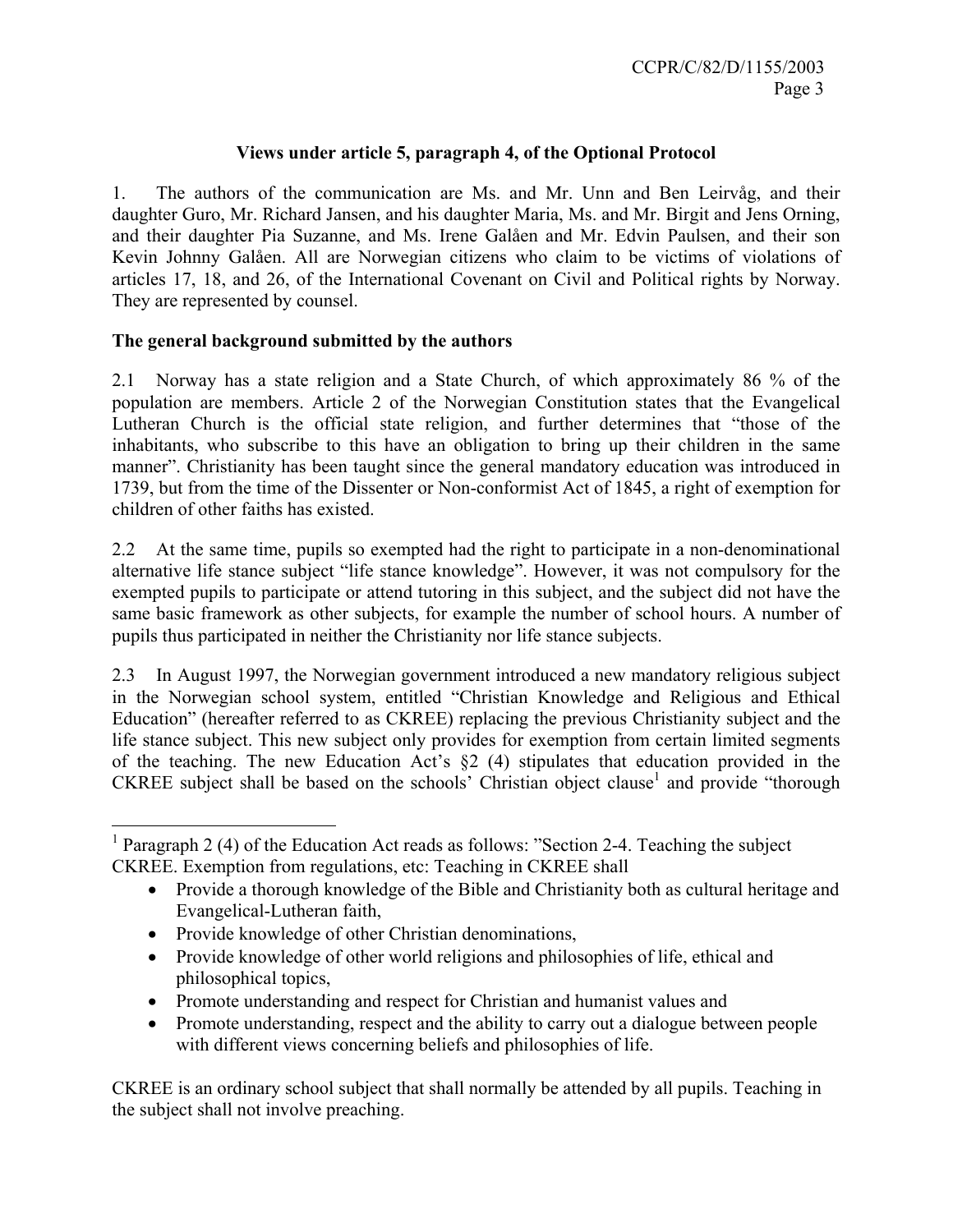$\overline{a}$ 

knowledge of the Bible and Christianity as a cultural heritage and Evangelical-Lutheran Faith". During the preparation of the Act, the Parliament instructed the Ministry to obtain a professional evaluation of the Act's relationship with human rights. This evaluation was carried out by the then Appeals Court judge Erik Møse, who stated that:

"*As the situation stands, I find that the safest option is a general right of exemption. This*  will mean that the international inspectorate bodies will not involve themselves with the *questions of the doubt raised by compulsory education. However, I cannot state that the partial exemption will be in contravention of the conventions. The premise is that one establishes an arrangement that in practice lies within their (the conventions') frameworks. Much will depend on the further legislative process and the actual implementation of the subject*."

2.4 The Ministry's circular on the subject states that: "*When pupils request exemption, written notification of this shall be sent to the school. The notification must state the reason for what they experience as the practice of another religion or affiliation to a different life stance in the tutoring.*" A later circular from the Ministry states that demands for exemption on grounds other than those governed by clearly religious activities must be assessed on the basis of strict criteria.

2.5 The Norwegian Humanist Association (the NHA), of which the authors are members, engaged an expert in Minority Psychology in the autumn of 2000 to investigate and report on how children react to conflicting life stance-related upbringing and education both in school and at home. He interviewed among others the authors. His conclusion was amongst others that both children and parents (and in all likelihood the school) experience conflicts of loyalty, pressure to conform and acquiesce to the norm, and for some of the children bullying and a feeling of helplessness. The report was put before the State party and presented as evidence in Supreme Court proceedings.

2.6 Due to criticism of the subject and the limited right to exemptions, the legislators decided that the subject would be evaluated in the course of a three-year period after its introduction. The

Teachers of CKREE shall tale as their point of departure the objects clause of the primary and lower secondary school laid down in section 1-2, and present Christianity, other religions and philosophies of life on the basis of their distinctive characteristics. Teaching of the different topics shall be founded on the same educational principles.

On the basis of written notification from parents, pupils shall be exempted from attending those parts of the teaching at the individual school that they, on the basis of their own religion or philosophy of life, perceive as being the practice of another religion or adherence to another philosophy of life. This may involve religious activities either in or outside the class room. In cases where exemption is notified, the school shall, as far as possible and especially in the lower primary school, seek solutions involving differentiated teaching within the curriculum.

Pupils who have reached the age of 15 may themselves give written notification pursuant to the fourth paragraph."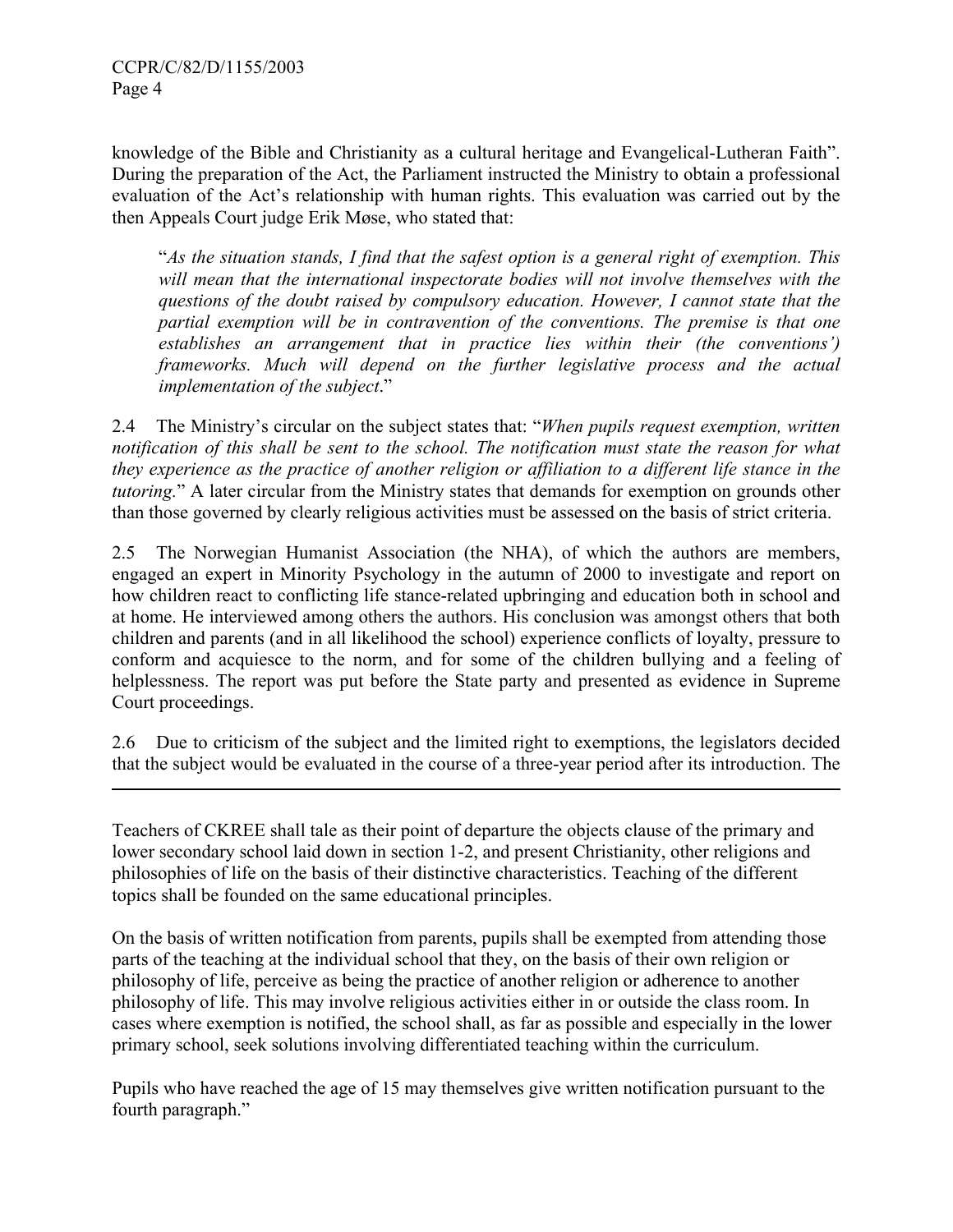Ministry gave this task to the Norwegian Research Council, which engaged three research institutes carry out the evaluation. The results were published in two reports in October 2000. One of the reports concluded that, "*the partial exemption arrangements did not function in a way that parents' rights were sufficiently protected*". Subsequently, the Ministry issued a press release stating that "*the partial exemption does not function as intended and should therefore be thoroughly reviewed*".

2.7 The issue was debated in Parliament and a proposal was adopted that from the start of the school year 2002, the subject's name should be "Christianity and General Religious and Moral Education". It was emphasized that all teaching would be based on the school's Christian object clause and that Christianity covered 55% of the teaching hours, leaving 25% to other religious/life stances and 20% to ethical and philosophical themes. A standardised form for applications for exemption from religious activities was issued to simplify existing exemption arrangements. The idea was that it would not be necessary to submit the application form more than once per educational stage, in other words three times during the total period of schooling. It was emphasized that it was still only religious activities, not the knowledge thereof, that were subject to exemption. Subsequently, a Curriculum Group was gathered to assist the Norwegian Board of Education in implementing the changes. Although the majority of the Curriculum Group voted against it, the Ministry included in the revised curriculum that a clause that the teaching of knowledge of religions and life stances that are not represented in the local community can be postponed from the primary school until the intermediate stage. The authors contend that this confirms the prioritising of the majority's identity at the cost of pluralism

2.8 Several organisations representing minorities with different beliefs voiced strong objections to the CKREE subjects. After school started in the autumn of 1997, a number of parents, including the authors, demanded full exemption from relevant instruction. Their applications were rejected by the schools concerned, and on administrative appeal to the Regional Director of Education, on the ground that such exemption was not authorized under the Act.

2.9 On 14 March 1998, the NHA and the parents of eight pupils, including the authors in the present case, instituted proceedings before the Oslo City Court. By judgment of 16 April 1999, the Oslo City Court rejected the authors' claims. On 6 October 2000, upon appeal, the Borgarting Court of Appeal upheld this decision. The decision was confirmed upon further appeal, by the Supreme Court in its judgement of 22 August 2001, thus it is claimed that domestic remedies have been exhausted. Three of the other parents in the national court suit, and the NHA, decided to bring their complaint to the European Court of Human Rights (hereinafter denominated ECHR)).

#### **The facts as submitted by Ms. and Mr. Unn and Ben Leirvåg, and their daughter Guro**

3.1 Unn and Ben Leirvåg have a non-religious humanist life stance. They did not wish to see their daughter participate in CKREE classes, where textbooks are in conflict with their life stance. Their daughter, Guro (born on 17 February 1991), started at Bratsbergkleiva School in Porsgrunn in the autumn of 1997. Her application for full exemption from the CKREE subject was rejected. Subsequently, Guro attended CKREE classes.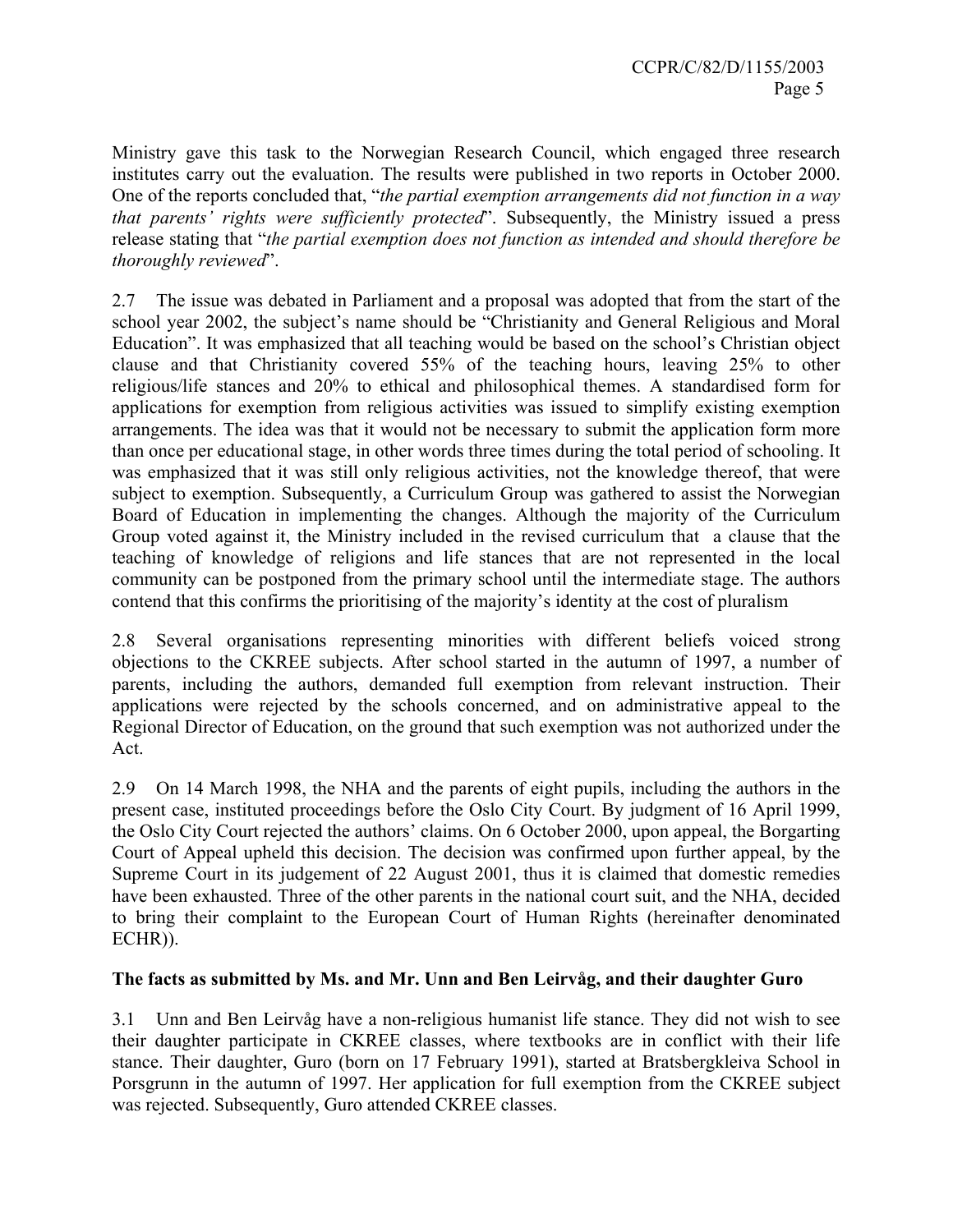3.2 As time passed with Guro's attendance of CKREE classes, the parents became aware that most of the material used in the subject was religious narrative and mythology as the sole basis for understanding the world and reflection on moral and ethical issues. Unn Leirvåg, a teacher, applied professional skills on the evaluation of the curriculum, syllabus and textbooks, and found that the main theme of the subject matter in the  $1<sup>st</sup>$  to  $4<sup>th</sup>$  school year was taught through retelling Bible stories and relating them to the pupils. The CKREE subject thereby ensures that the children are immersed deeply into the stories contained in the Bible as a framework around their own perception of reality. The children start with stories from the Old Testament; the main lesson appearing is that the worst thing a person can do is to disobey God. Subsequently, the Gospel is introduced, where the faith in a leader and follow him is put forward as an ideal. This is again followed by similar narrative from other religions. On this basis, the pupils are expected to learn how to think about how they should behave. It is submitted that religious doctrines form an uncritical basis, availing their daughter of no opportunity or means to distance herself from, make any reservation against, or criticize the basis. Guro started to use certain expressions that indicate that the things she learns about Christianity are synonymous with "good".

3.3 Against her parents' will, Guro found herself in a situation where a conflict of loyalties arose between school and home. The situation is such that Guro feels obliged to adapt what she tells her parents about school to match what she feels is acceptable to her parents.

#### **The facts as submitted by Mr. Richard Jansen and his daughter Maria**

4.1 Richard Jansen a humanist, does not wish his daughter to be taught a subject that provides for the opportunity of preaching of religion. When his daughter Maria (born on 3 March 1991) started to attend Lesterud School in Bærum in the autumn of 1997, an application for full exemption from the CKREE subject was filed on her behalf, which was rejected. A partial exemption was granted in accordance with the new law. The authors concluded that a partial exemption did not work in practice and appealed the decision to the Director of Education in Oslo and Akershus, who upheld the school's rejection in rulings of 25 May 1998 and January 2000.

4.2 Subsequently, Maria attended segments of the tutoring under the partial exemption arrangement. The authors state that Maria on several cases came home from school and said that she had been teased because her family did not believe in God. In connection with the end of year term celebrations for Christmas, Maria was picked out to learn by heart and perform a Christian text. The school was unable to provide her parents with a local timetable including an overview of the themes to be treated by Maria's class. Instead, they were referred to the main curriculum and the weekly timetable. Maria's parents did exempt her from some lessons during her first year at school. On these occasions she was placed in the kitchen where she was told to draw, sometimes alone, and sometimes under supervision. When her parents became aware that banishment to the kitchen was used as a punishment for pupils who behaved badly in class, they stopped exempting her from lessons.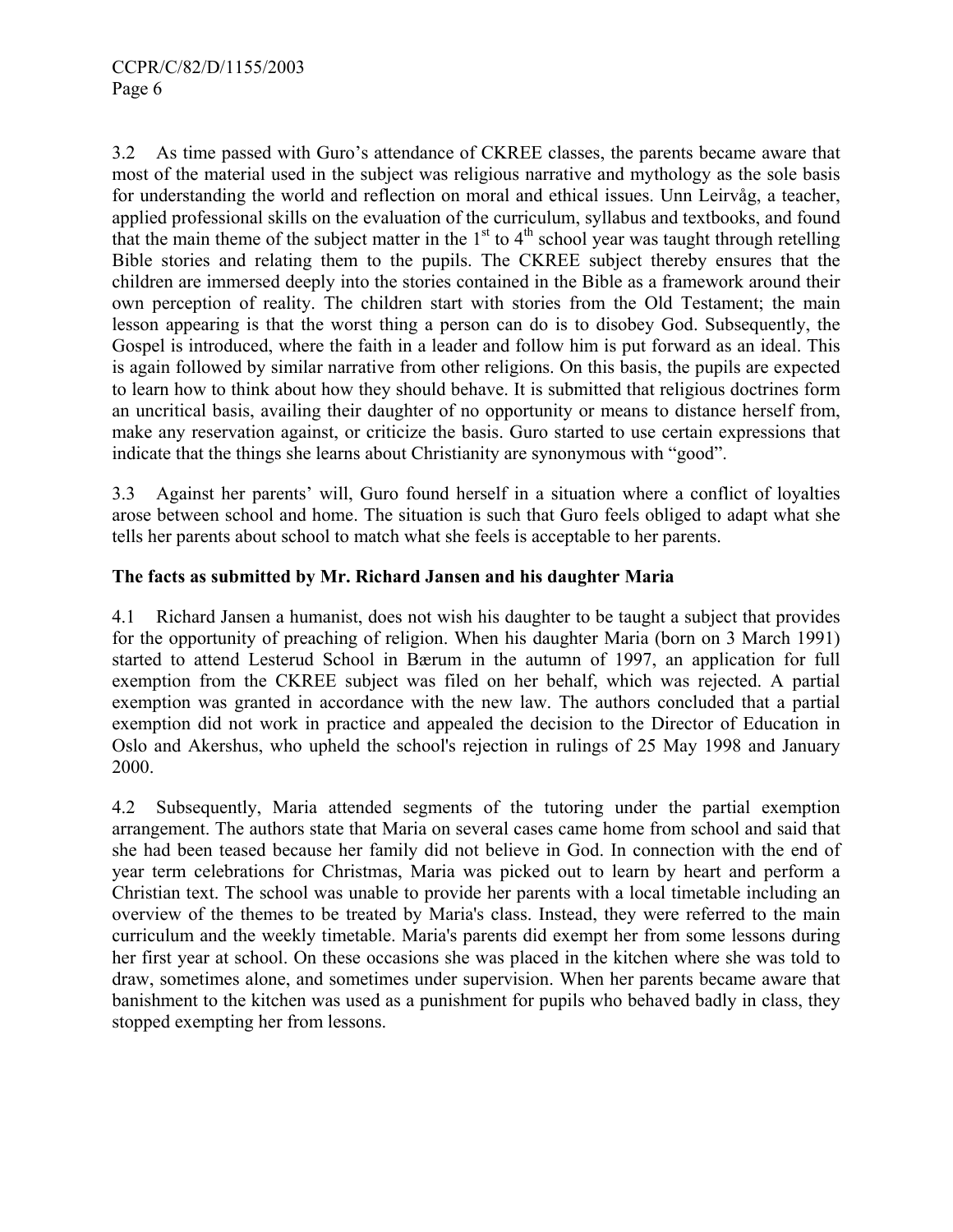#### **The facts as submitted by Ms. and Mr. Birgit and Jens Orning, and their daughter Pia Suzanne**

5.1 Birgit and Jens Orning are humanists and members of the NHA. They do not wish their children to participate in religious instruction that contains preaching. The CKREE subject influences the children in a Christian/religious direction. The authors believe that the child's life stance should develop freely and naturally, an objective difficult to achieve in the framework of the CKREE subject.

5.2 Their daughter, Pia Suzanne (born on 23 May 1990), started school in the autumn of 1997. The parents applied for full exemption from the CKREE subject. Their application was rejected. Subsequently, Pia Suzanne was enrolled under the partial exemption from the CKREE subject, an arrangement that did not work according to her parents' wishes. For example, even though Pia Suzanne was not to participate in religious tutoring that practiced preaching, she was enrolled in such tutoring.

5.3 The authors submit that their daughter was on at least two occasions instructed to learn and recite psalms and Bible texts in connection with the end of term Christmas celebrations. The children were also required to learn a number of psalms and Bible texts by heart, a fact that is confirmed by their workbooks. As a result of the religious instruction, Pia often experienced conflicts of loyalty between her home and her school. Her parents decided to move to another part of the country where they could enrol Pia in a private school.

#### **The facts as submitted by Ms. Irene Galåen and Mr. Edvin Paulsen, and their son Kevin Johnny Galåen**

6.1 Kevin Galåen 's (born on 18 February 1987) parents are humanists and want the tuition of their son to have a non-dogmatic, agnostic basis. They consider the CKREE subject to be so designed that it would gradually absorb their son into the Christian faith. Therefore, they applied for full exemption for Kevin from CKREE subject in the autumn 1997; the application was rejected. Subsequently, Kevin attended CKREE classes. The parents did not apply for partial exemption as they did not consider it to be of any use in their case.

6.2 Kevin did not start school with a fully developed life stance. It is important to Kevin's parents that he can experience his parent's life stance as a natural standpoint on his journey to adulthood and in his meeting with other life stances and philosophies. Kevin's parents consider that the CKREE subject does not comply with this requirement since they use Christianity as a basis for the treatment of existential questions and religious pedagogic methods. The life stance they believe in is only represented by small fragments and totally without a whole and consistence. They state that the CKREE subject is over-concentrating on a single religion.

### **The Complaint**

7.1 The authors claim that the State party violated their rights to freedom of religion – i.e. their right to decide on the type of life stance upbringing and education their children shall have - and their right to privacy. It is also claimed that the partial exemption procedure violates the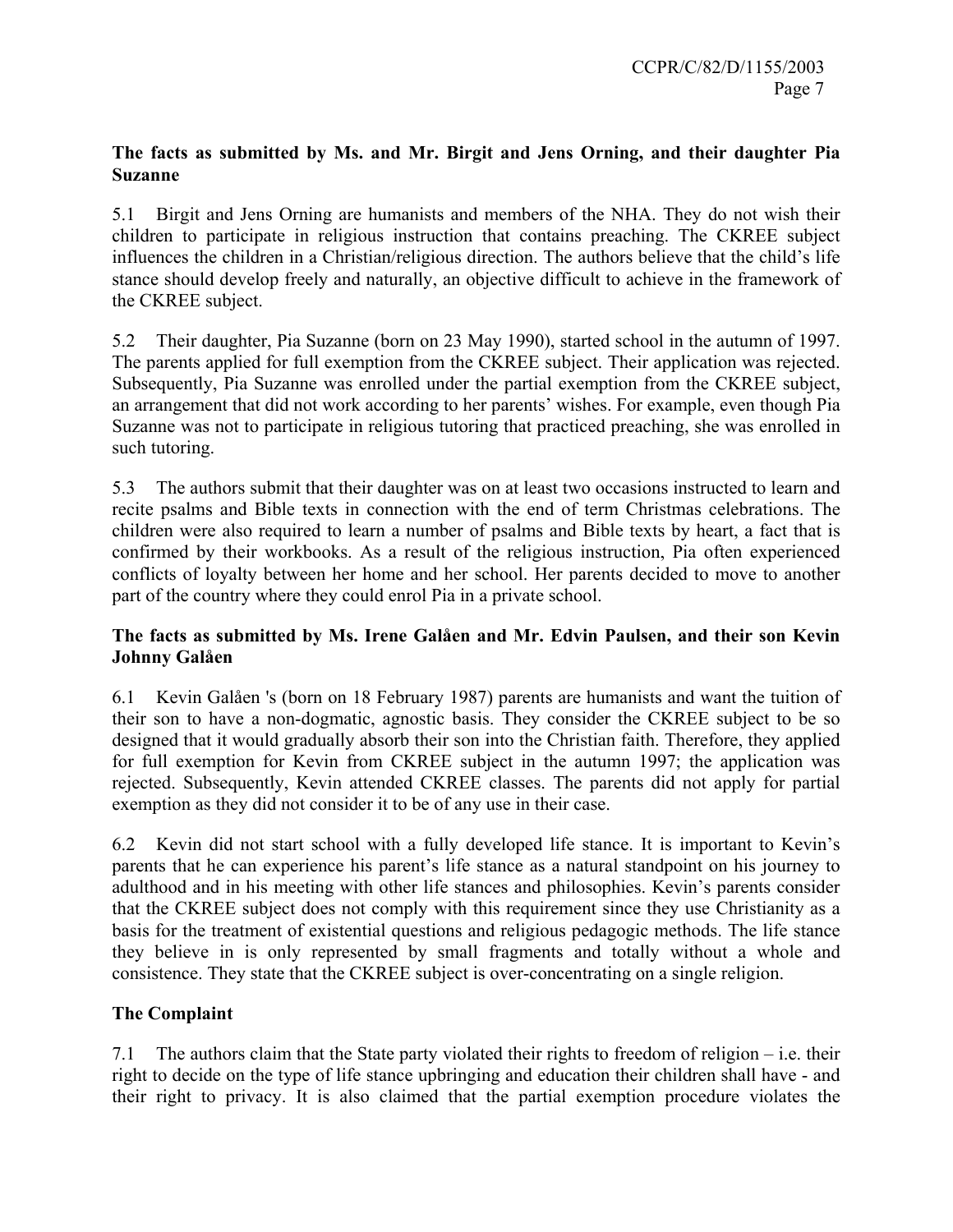prohibition of discrimination.

7.2 It is argued that the right to freedom of thought, conscience and religion, as enshrined in article 18 of the Covenant, also applies to non-religious life stances, and that parents have, pursuant to paragraph 4 of that article, a right to ensure that their children receive education in accordance with their own philosophical convictions, in particular in relation to mandatory, stateprovided education. The authors refer to the Committee's Views in the case of *Hartikainen et al. v. Finland* (Communication No. 40/1978) and to General Comment No. 22 on article 18, in particular its paragraphs 3 and 6. Reference is also made to the Committee's Concluding Observations on the fourth periodic report by Norway, where the Committee reiterated its concerns over section 2 of the Constitution which provides that individuals professing the Evangelical-Lutheran religion are bound to bring up their children in the same faith and held that this provision of the Constitution is "incompatible with the Covenant" (CCPR/C/79/Add.112, paragraph 13).

7.3 The Committee on the Rights of the Child in its Concluding observations on the report by Norway, adopted on 2 June 2000, also expressed concerns about the CKREE, in particular on the process of providing for exemption which it considered to be potentially discriminatory (CRC/C/15/Add.126, paragraphs 26-27).

7.4 While the State party has argued that it is necessary for children to understand and learn about various life stances in order to develop their own life stance identity and a greater level of respect for other religions and life stances, the authors consider that a mandatory religious subject is not a suitable vehicle for obtaining the desired result. They find that the introduction of the CKREE has lowered the respect for their own life stances.

7.5 Furthermore, it is submitted that the obligatory attendance of CKREE teaching is not necessary in a democratic society. This is demonstrated through the absence of such compulsory teaching in Norway prior to the introduction of the CKREE, as well as in other European states.

7.6 The authors claim that a more suitable vehicle to achieve the desired result would be to strengthen the pre-CKREE life stance subject, and make it mandatory for pupils that are exempted from religious studies. The CKREE subject is based on Christian premises and fulfils only the part of the intention that applies to the strengthening of the identity of children from Christian homes. Therefore, the compulsory CKREE subject represents a violation of the authors' rights to display an independent life stance.

7.7 In relation to the children, it is submitted their right to choose and hold a religion or life stance of their own is violated, in that the compulsory CKREE subject forces them to participate in a learning process that includes indoctrination into the direction of a religious/Christian life stance. The authors have no wish to be incorporated in such a religious/Christian conception of reality.

7.8 The partial exemption arrangement implies that there shall be communication between the parents and the school about what they consider problematic. This implies that the parents' life stance forms the basis for the evaluation of the exemption, in particular during the early school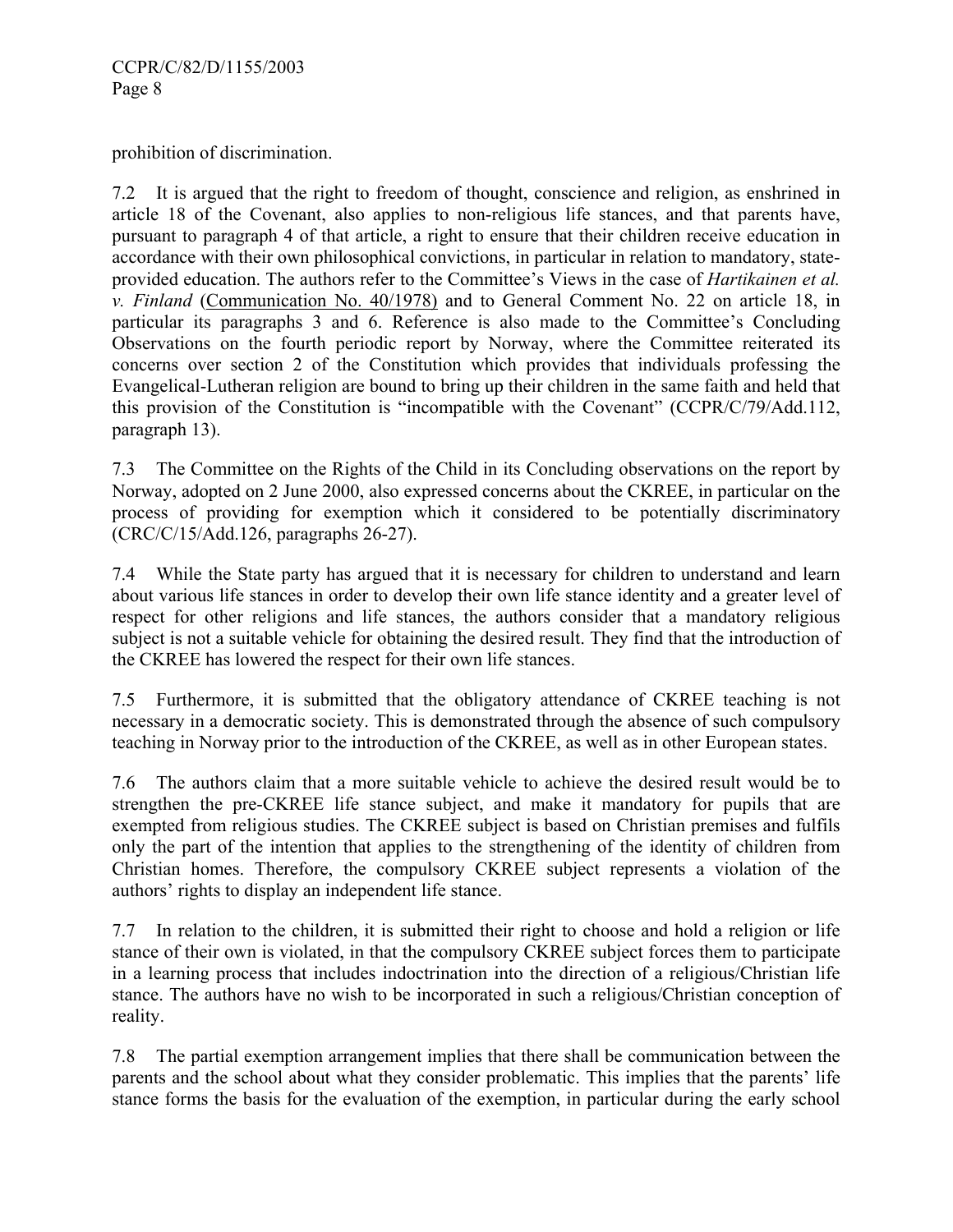years. Instead of a free and independent development of the child's life stance, the child is forced to take a junior role in relation to its parents. This conflicts with the humanist view of the child's development shared by the authors' families. The authorities' evaluation of whether there are grounds for an application for exemption imposes on the children a conflict of loyalties between the school and the parents.

7.9 The partial exemption arrangement also requires that the authors describe to the school officers, the segments of the CKREE education that conflict with their own convictions, thus violating their right to privacy under article 17 of the Covenant. In relation to the children, it is submitted that they are subjected to a violation of their right to privacy to the extent that they are drawn into the exemption process.

7.10 The authors contend that the facts as submitted also constitute a violation of their rights under article 27 of the Covenant.

7.11 The authors submit that the exemption arrangement in place put heavier requirements on non-Christian parents than on Christian parents, making imposition of this procedure discriminatory, in violation of article 26 of the Covenant. The exemption arrangement requires that the authors have a clear insight into other life stances and educational methodology and practice, an ability to formulate their opinions, and the time and opportunity follow up the exemption arrangement in practice, whereas no such requirements apply to Christian parents. The exemption arrangement stigmatises in that it obliges the authors to state which segments of the CKREE subject are problematic in relation to their own life stance, which in turn will appear as a "deviation" from the commonly held life stance. The imposition on the authors to reveal their own life stance to school officers is claimed to be in violation of article 26 in conjunction with article 18, paragraphs 1-4.

7.12 In relation to the children, it is submitted that the partial exemption means that they shall not participate in the activity stipulated in the syllabus, but would gradually obtain the same knowledge of the theme in question as other pupils. The approach of those exempted to the material will therefore be qualitatively inferior to the other pupils. This entails a sense of being different which can be experienced as problematic and creates a sense of insecurity and conflicts of loyalty.

#### **The State party's submission on admissibility**

8.1 On 3 July 2003, the State party commented on the admissibility of the complaint. It challenges the admissibility on the basis that the same matter is already being examined under another procedure of international investigation or settlement, for non-exhaustion of domestic remedies and for non-substantiation of their claims.

8.2 The State party notes that before the Norwegian courts, the authors' claims of exemption from the school subject named "*Christian Knowledge and Religious and Ethical Education*" were adjudicated in a single case, along with identical claims from three other sets of parents. The different parties were all represented by the same lawyer (the identical to counsel in this case), and their identical claims were adjudicated as one. No attempts were made to individualize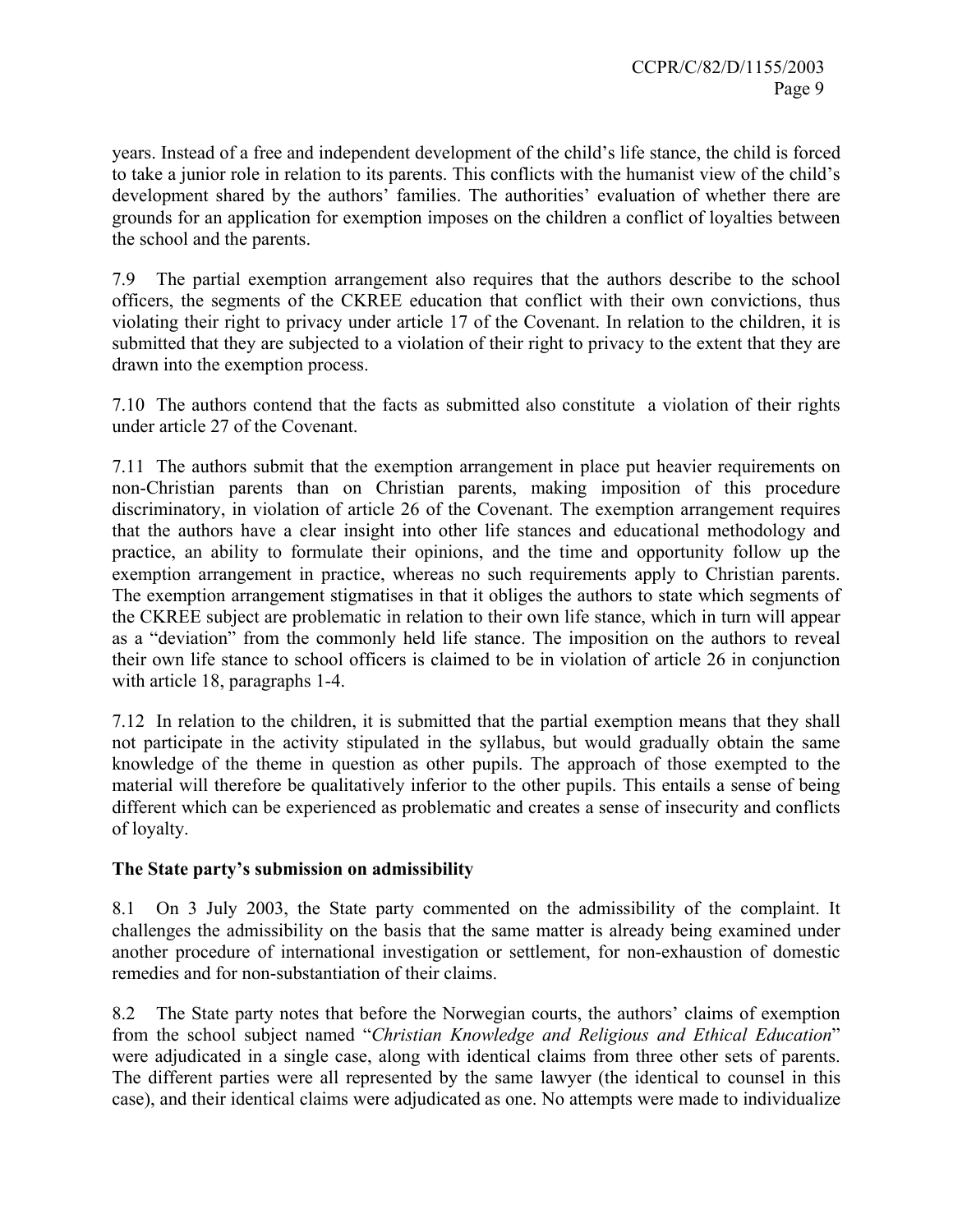the cases of the different parties. The domestic courts passed a single judgment concerning all the parties, and none of the courts differentiated between the parties. Despite having pleaded their case jointly before the domestic courts, the parties opted to send complaints both to the European Court of Human Rights (ECHR) and to the Human Rights Committee. Four sets of parents lodged their communications with the Human Rights Committee, and three others with the ECHR on 20 February 2002. The communications to the Human Rights Committee and to the ECHR are to a large extent identical. Thus it appears that the authors stand together, but that they are seeking a review by both international bodies of what is essentially one case.

8.3 While the State party acknowledges the Committee's findings on communication  $777/1997<sup>2</sup>$ , it submits that the present case should be held inadmissible because the same matter is being examined by the ECHR. It contends that the present case differs from the case of Sanchez Lopez in that the authors in that case argued that "*although the complaint submitted to the European Commission of Human Rights relates to the same matter, in that the complaint, the offence, the victim and, of course, the Spanish judicial decisions, including the relevant application for amparo, were not the same*". In the present case the same judgment by the Norwegian Supreme Court is being challenged before both bodies. The Norwegian Supreme Court judgment concerned an issue of principle, whether or not the CKREE subject violated international human rights standards.

8.4 If the communication is deemed admissible, the international bodies will need to take a general approach, i.e. they have to ask whether or not the subject as such, in the absence of the right to a full exemption, is in violation of the right to freedom of religion. As the primary objective of article 5, paragraph 2 (a), of the Optional Protocol is to prevent a duplication of examination by international bodies of the same case, such duplication is exactly what the different parties to the case adjudicated by Norwegian courts are operating.

8.5 On the issue of exhaustion of domestic remedies, the State party submits that the claims under articles 17 and 18 were not raised in the domestic proceedings, and thus domestic remedies have not been exhausted. It refers to Section 2-4, paragraph 4 of the Education Act which allows for partial exemption from teaching in the CKREE subject, namely from those parts of the teaching that they, on the basis of their own religion or philosophy of life, perceive as being the practice of another religion or adherence to another philosophy of life. Schools must allow for exemption from the parts of the tuition that reasonably may be perceived as being the practice of another religion or adherence to another life philosophy. A decision by a school not to allow for exemption is subject to administrative appeal to the County Governor, whose decision again may in turn be brought before the courts for a judicial review.

8.6 The authors did not avail themselves of the possibility of applying for partial exemption; their cases concern applications for full exemption from the CKREE subject. Any basis for finding a violation of articles 17 and 18 would have to be found in the tuition offered to the authors' children. Such violation, however, could have been avoided by applications for partial exemption. To comply with the requirement of exhaustion of domestic remedies, the authors would first have to exercise their right under Section 2-4, paragraph 4. If the school and the

<sup>&</sup>lt;sup>2</sup> Sanchez López v. Spain (777/1997), Decision adopted on 22 October 1996.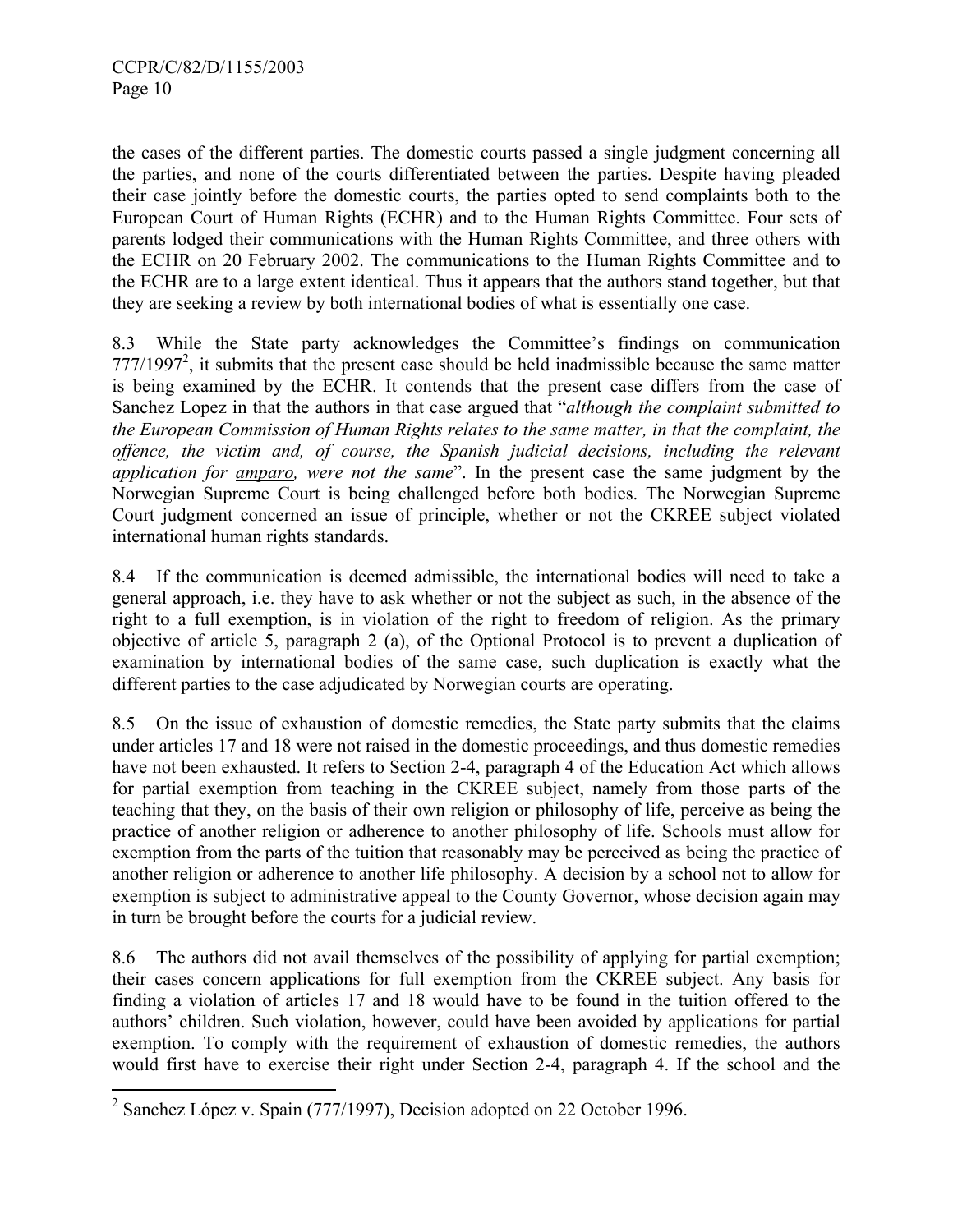County Governor did not grant partial exemptions, the authors would have to apply for judicial review.

8.7 The State party argues that the authors' claims under articles 26 and 27 are insufficiently substantiated. As to article 26, the State party points out that the exemption clause of the Education Act applies to all parents, regardless of religion or life stance. Also, the syllabus for the CKREE subject provides for tuition in tenets of Christianity and other religions and life stances, shall not involve preaching, and shall be founded on the same educational principles.<sup>3</sup> Any differentiation between Christians and other groups is based on objective and reasonable criteria. The school subject at issue has important cultural and educational objectives. Limiting the possibilities for exemption to those parts of the tuition that reasonably may be perceived as being the practice of another religion or adherence to another philosophy of life, cannot be considered discrimination contrary to article 26.

8.8 On article 27, the State party notes that the authors have simply invoked this provision without making any attempt at explaining how a group defines itself as non-Christians, can constitute a religious minority within the meaning of article 27.

8.9 On 9 July 2003, the Committee's Special Rapporteur on New Communications and interim measures declined to separate the admissibility and the merits of the complaint.

#### **The State party's submission on the merits**

9.1 On 21 November 2003, the State party commented on the merits of the complaint. The principal issue of the case before the domestic courts was whether or not the CKREE subject in general, in the absence of a full exemption clause, was in violation of the human rights treaties ratified by Norway, including the ICCPR. Accordingly, all claims made in the present communication have already been assessed by the domestic courts, including the Supreme Court of Norway. The Supreme Court concluded that the CKREE subject with its partial exemption clause is in full compliance with international human rights.

9.2 When Norwegian authorities proposed a new national curriculum for mandatory education to the Parliament in 1995, the Parliament's Standing Committee on Education, Research and Church Affairs ("the Education Committee") proposed that the curriculum should include a common subject encompassing Christianity and other religious and ethical beliefs. As some elements of the subject gave rise to concerns in relation to the rights of parents to secure their childrens' education in conformity with their own convictions, the Standing Committee requested the Government to prepare guidelines for exemption.

9.3 Proposals for amendments and guidelines for partial exemption to the CKREE subject were then drafted. The Government charged Erik Møse, then a Judge of the Court of Appeal, with the task of examining to what extent Norway's obligations might impose limitations with regard to compulsory instruction on issues of religion or philosophies of life, and to what extent exemption from instruction in the CKREE subject would have to be allowed for. Mr. Møse's

<sup>&</sup>lt;sup>3</sup> Education Act Section 2-4, paragraphs 1-3.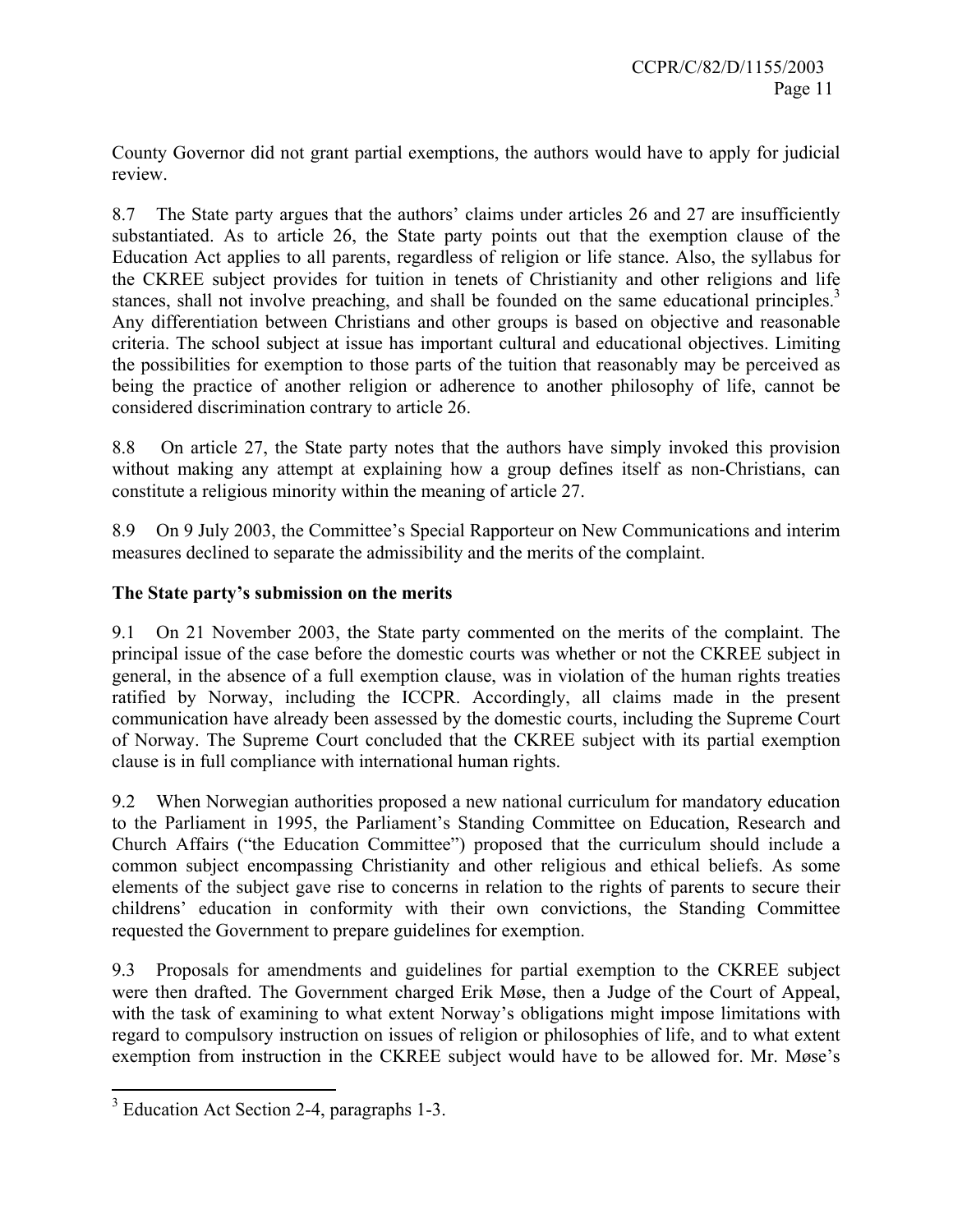report concluded, *inter alia*, that a limited exemption would in principle be compatible with Norway's international legal obligations, provided that a system for practicing the exemption could be devised within the limits imposed by the conventions. Final conclusions would depend on the further process of establishing the legal framework for the CKREE subject, and the way the subject was taught in schools.

9.4 In response, the Ministry of Education proposed further amendments to the 1996 Education Act. The Act came into force on 1 July 1997. The right to exemption was limited to those parts of the instruction that are perceived by parents as being the practice of another religion or adherence to another philosophy of life.

9.5 The State party considers the rights of parents under article 18, paragraph 4, to be the core issue of the case. Their claim is based on their allegation that the CKREE subject amounts to "*both preaching and indoctrinating*" and that it is "*neither objective, pluralistic or neutral*", combined with the fact that the 1998 Education Act does not allow for full exemption. The State party submits that the CKREE subject is in conformity with the Covenant. However, the applicable law, regulations or instructions may be incorrectly applied in individual cases. Some teachers may include themes or choose words for their instruction that may be found indoctrinating or that particular schools or municipalities may practice the exemption clause in a manner that is inconsistent with the Act and the secondary legislation.

9.6 Parents who perceive the teaching as indoctrinating and do not obtain an exemption have several avenues of redress. Firstly, a decision not to allow for exemption may be subjected to administrative and/or judicial review. Secondly, claims of alleged human rights violations may be brought before the courts. The authors in the present case did not specify when or how their children were exposed to indoctrinating instruction for which they in vain have sought exemption as provided by the Act. As far as the State party is aware, none of the authors have had requests for partial exemption rejected, and certainly, no rejections have been brought before the domestic courts for judicial review.

9.7 The procedural choices of the authors must have consequences for the admissibility and merits of their case. The claim under article 18 should be held inadmissible because the authors have not exhausted the available and effective remedy of requesting partial exemption. Secondly, until such exemption has been sought, it cannot be established whether or not their children were compelled to participate in tuition, in violation of Covenant rights, and the authors thus cannot be considered victims of a violation of article 18. Thirdly, in the event that the communication is deemed admissible, the failure of the parents to challenge the tuition accorded to their children, must influence consideration of the merits. The Committee should limit its examination to the general issue of whether or not, in the absence of a clause providing for full exemption, the CKREE subject as such violates the rights of parents. There is no basis for examining the individual teaching experiences of the authors' children.

9.8 As to the authors' references to the textbooks, the State party points out that the textbooks are not defined as part of the subject's legal framework. The Act and secondary regulations confer discretion on the schools with regard to which and to what extent textbooks are to be used as part of the instruction. Nevertheless, should the Committee examine the particular instruction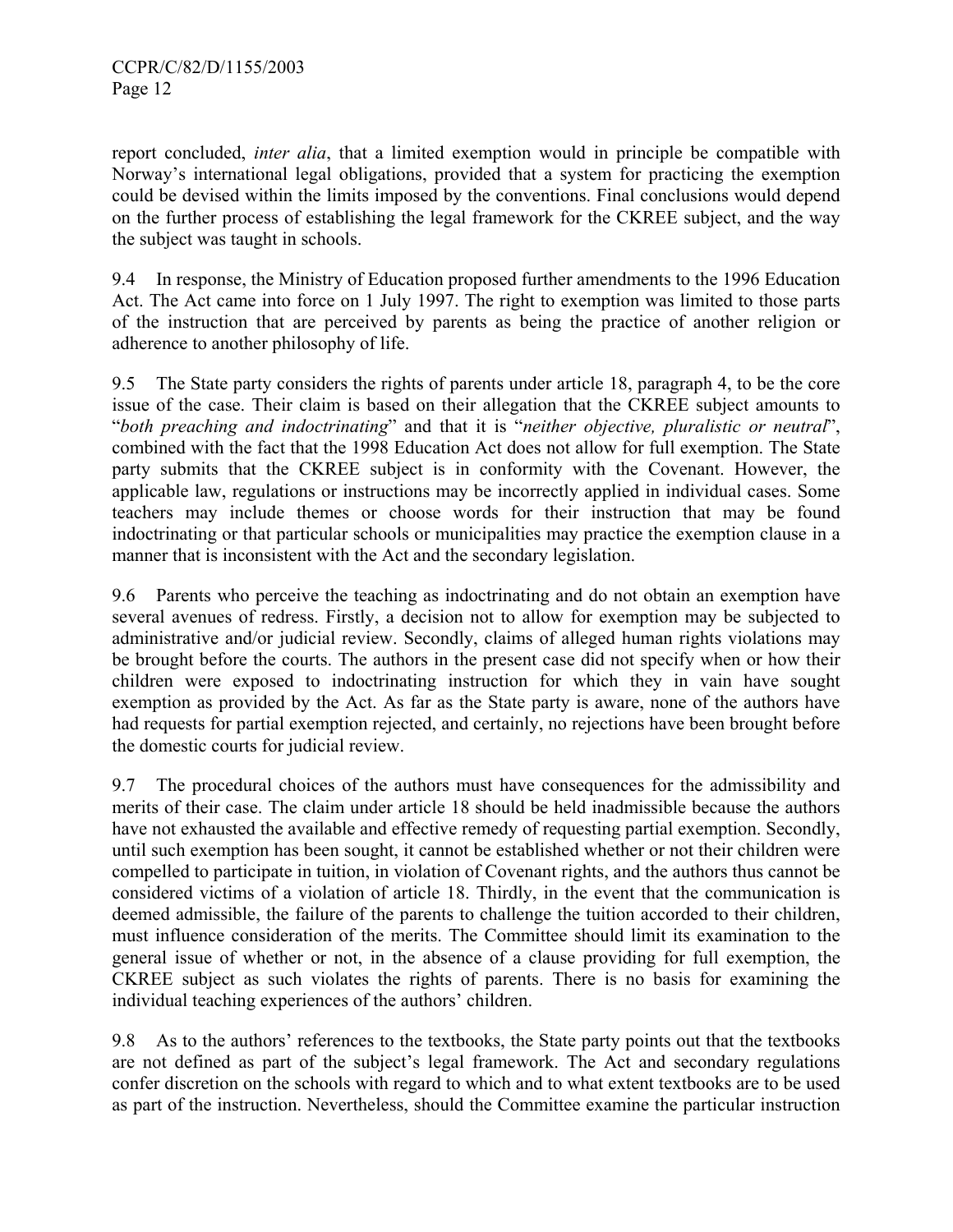offered to the authors' children, the authors have made scant attempts to substantiate their claim that instruction is indoctrinating, which cannot be sufficient to sustain a finding of a violation. It should also be noted that the State party reported on the new CKREE subject in its fourth periodic report to the Committee, and that the Committee, in its, concluding observations, did not express concern regarding the subject's compatibility with the Covenant.

9.9 The State party submits that from General Comment No. 22 on article 18, and the Committee's decision in *Hartikainen et al. v. Finland<sup>4</sup>*, can be inferred that article 18, paragraph 4, does not prohibit compulsory school instruction on issues of religion and philosophies of life, provided that the instruction is given in a neutral and objective way.

9.10 The State party contends that religious instruction imparted in a neutral and objective way complies with other human rights standards, such as the CESCR, and the CRC. Accordingly, article 18, paragraph 1 cannot bar compulsory education which is intended to "*enable all persons to participate effectively in a free society,*[*and*] *promote understanding, tolerance and friendship among all nations and all racial, ethnic or religious groups*" (CESCR article 13, paragraph 1) or to develop respect for "*his or her own cultural identity, language and values, for the national values of the country in which the child is living, the country from which he or she may originate, and for civilizations different from his or her own*" (CRC art 29, paragraph 1(c)). The CKREE is designed to promote understanding, tolerance and respect among pupils of different backgrounds, and to develop respect and understanding for one's own identity, the national history and values of Norway, as well as for other religions and philosophies of life.

9.11 The State party invokes the practice under article 2 of the Protocol No.1 to the European Convention on Human Rights, which includes the State party's obligation to respect the right of parents to ensure such education and teaching in conformity with their own religious and philosophical convictions. Reference is made to relevant jurisprudence of the ECHR.

9.12 The State party argues that the Committee's approach in the present case should be twofold. Firstly, the Committee should examine whether or not the CKREE subject in general involves the imparting of information and knowledge in a manner that is not objective and neutral. Secondly, with regard to elements of the subject that do not meet those standards, it should examine whether or not sufficient provision has been made for non-discriminatory exemptions or alternatives that would accommodate the wishes of the parents.

9.13 With regard to the first issue, it is submitted that the CKREE subject involves only a few activities that may be perceived as being of a religious nature. Until 1997, knowledge of Christianity was taught as an independent subject in Norwegian schools. In 1997, the government introduced the CKREE subject in order to combat prejudices and discrimination, and to cater for mutual respect and tolerance between different groups religions and life stances as well as a better understanding of one's background and identity. Another explicit aim was to contribute to the enhancement of a collective cultural identity. The achievement of these goals requires that members of different groups jointly participate in the instruction. Consequently, the

 4 Communication No 40/1978, Views adopted on 9 April 1981.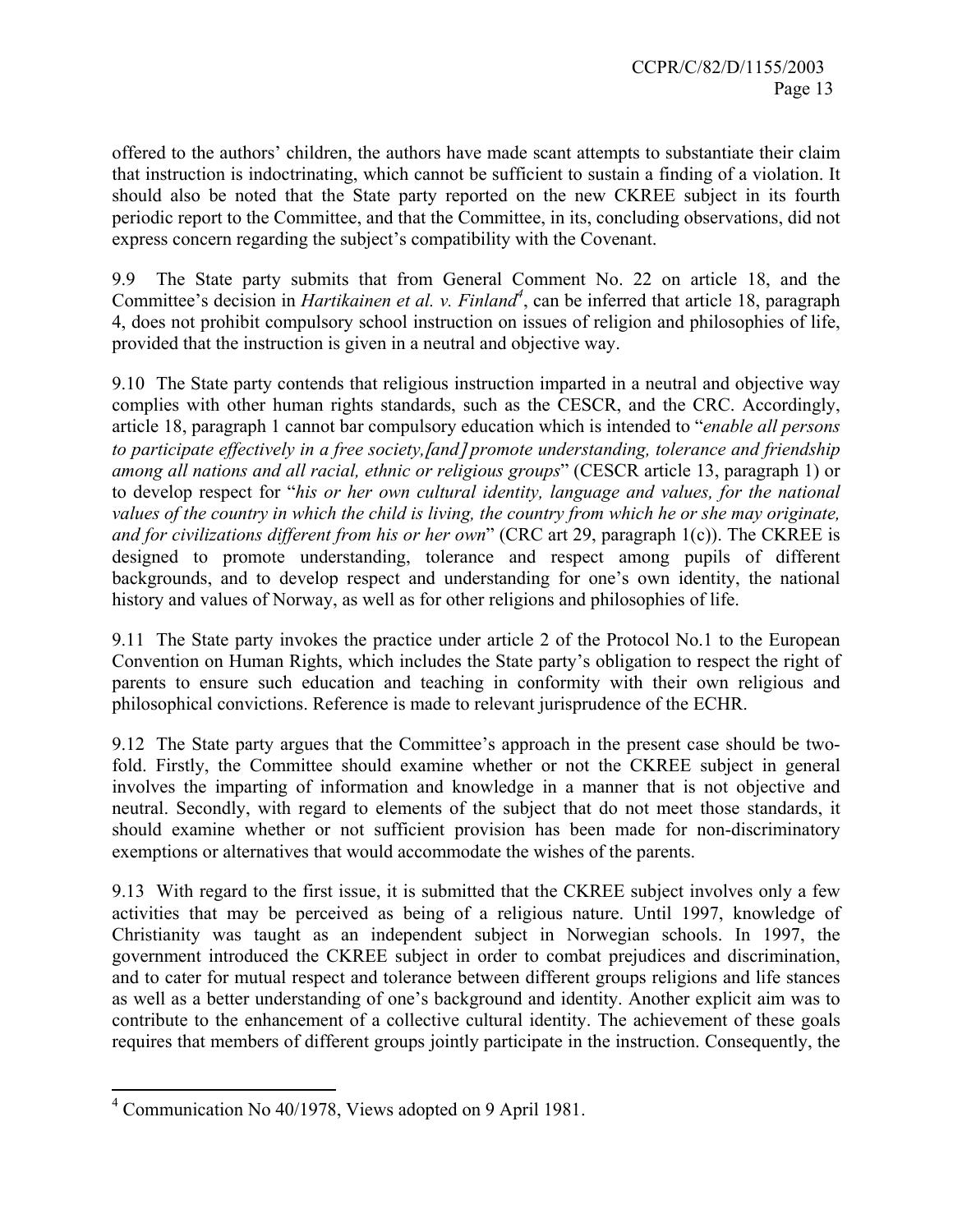CKREE subject could not function in accordance with its purpose if full exemption from the subject was readily available to everyone.

9.14 Children are not required to attend public schools. It is possible for, i.e. the NHA or the authors, to establish private schools. This is a realistic and viable alternative also as regards economic risk, as the government carries more than 85 % of all expenditures related to the operation and functioning of private schools.

9.15 With regard to the authors' allegation that instruction in Christianity involves more time than instruction of other religions and philosophies of life, it is submitted that instruction in Christianity in itself cannot cause concerns under the Covenant, as long as the instruction is carried out in an objective and neutral manner. Reference is also made to a pertinent decision of the European Commission of Human Rights.

9.16 In response to the authors' challenge of the so-called "*Christian object clause*" *5* in section 1-2, paragraph 1, of the Education Act, the State party submits that, according to the Christian object clause itself, it shall only apply "*in agreement and cooperation with the home*". Also, under section 3 of the Norwegian Human Rights Act, section 1-2 of the Education Act must be interpreted and applied in accordance with international human rights treaties that have been incorporated into domestic law (ICCPR, CESCR and ECHR). Consequently, the Christian object clause does not authorize preaching or indoctrination in Norwegian schools. This was the conclusion of the Supreme Court in the authors' case.

9.17 On the second issue, it is submitted that sufficient measures were taken to provide exemptions and/or alternatives to accommodate all parents with regard to activities that may be perceived as being of a religious nature. This solution was designed to meet the competing interests of recognizing the parents' right to secure their children's education in conformity with their own religious and philosophical convictions, while also acknowledging that society had a legitimate interest in enhancing mutual respect, understanding and tolerance between pupils of different backgrounds.

9.18 The most important mechanism is the provision $<sup>6</sup>$  which allows from exemption from parts</sup> of the courses that were perceived as being the practice of another religion or philosophy of life, on the basis of written notification from concerned parents. The travaux préparatoires lay down further guidelines for allowing such exemption. Activities that allow for exemption are grouped in two different categories. Firstly, exemption shall be granted when requested for activities that clearly may be perceived to be of a religious nature. For such activities, parents are under no obligation to give reasons for their requests. In 2001, the Ministry simplified the exemption procedure by developing a notification form that may be used to claim exemption from eight different, specific activities, e.g. learning by heart of prayers, declarations of faith and religious texts, singing of religious hymns, attendance of religious service, excursions to churches, production of religious illustrations, active of passive roles in religious dramatizations, and receiving holy scripts as gifts and taking part in events in this context. Parents may claim

 $5$  See footnote no. 1 above.

<sup>&</sup>lt;sup>6</sup> Education Act, Section 2-4, paragraph 4.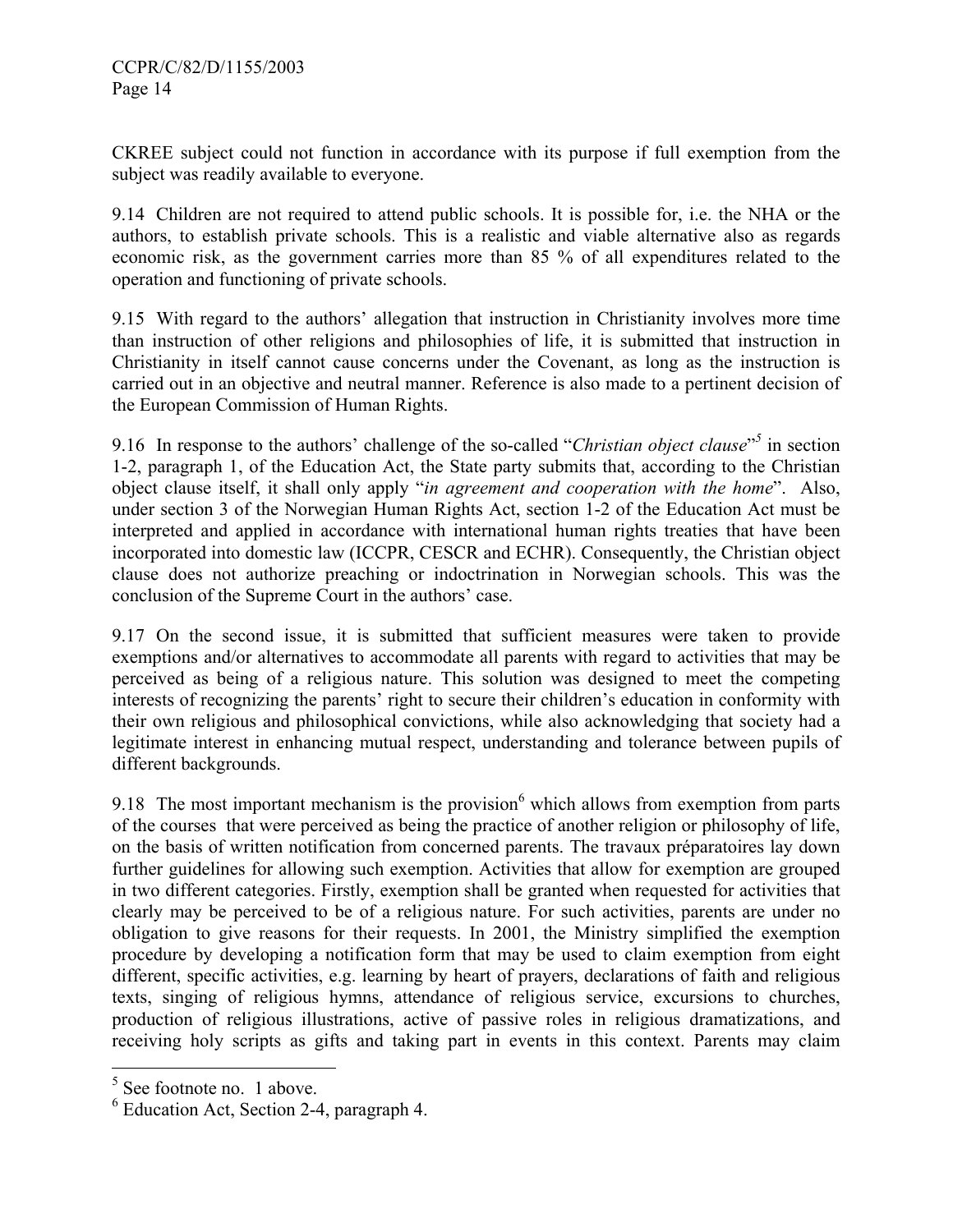exemptions from these activities by simply ticking off boxes for the relevant religion(s). Secondly, exemption may be granted from other activities, provided that they may reasonably be perceived as being the practice of another religion or adherence to another philosophy of life. For these cases, parents must present brief reasons for their request to enable the schools to consider whether the activity may reasonably be perceived as the practice of another religion or adherence to another life philosophy.

9.19 The second mechanism intended to remedy problems encountered on the basis of parents' religious or philosophical convictions involves flexibility in teaching, to the extent possible, and in accordance with the pupils' background.

9.20 On the alleged violation of article 26, the State party submits that to impose general obligations or rules, while at the same time allowing for exemptions provided that specific criteria are fulfilled, is an effective and admissible way of governing, and does not contravene article 26. Such methods of governing will, invariably, require that the citizens themselves consider whether they fulfil the requirements for exemption, and that they must duly apply for exemption, in the manner and within the time limits posed, and the State party does not consider such legal regimes to be discriminatory. The exemption clause does not distinguish between Christians and non-Christians.

9.21 In any event, the obligations imposed by the exemption clause cannot be considered disproportionate or unreasonable. Requests for exemption need not be justified by the parents in cases where the activities clearly may be perceived to be of a religious nature. General Comment No. 22, paragraph 6, of the Committee appears to accept systems in which the general rule is that children must participate in school courses, with the possibility for exemption from instruction in a particular religion. Other subjects, such as history, music, physical education and social studies, may also give rise to religious or ethical issues, and the exemption clause therefore applies to all subjects. The State party considers that the only viable system both for those subjects and for the CKREE subject is to allow for partial exemptions. If that was deemed discrimination, article 26 would make most compulsory education impossible to carry out.

9.22 As to the alleged violation of article 17 on the ground that parents applying for partial exemption "must reveal elements of their life stance and beliefs to school officers and staff", the State party submits that parents only have to give reasons for activities that do not obviously appear to be the practice of a specific religion or adherence to a different philosophy of life. Where reasons have to be given, parents are not required to provide information on their own religion or philosophical convictions. School employees are under a strict duty of secrecy with regard to the knowledge they obtain about personal affairs of individuals.<sup>7</sup> If the Committee were to find that the requirement for reasons in certain cases constitutes an interference with the privacy of the authors, the State party argues that the interference neither is unlawful or arbitrary.

9.23 On the "lawfulness" of the interference, the State party notes that the obligation for parents to give reasons in certain cases is spelled out in section 2-4 of the Education Act. As to the notion of arbitrariness, the State party refers to the Committee's General Comment No.16,

 7 Public Administration Act (1967), Section 13.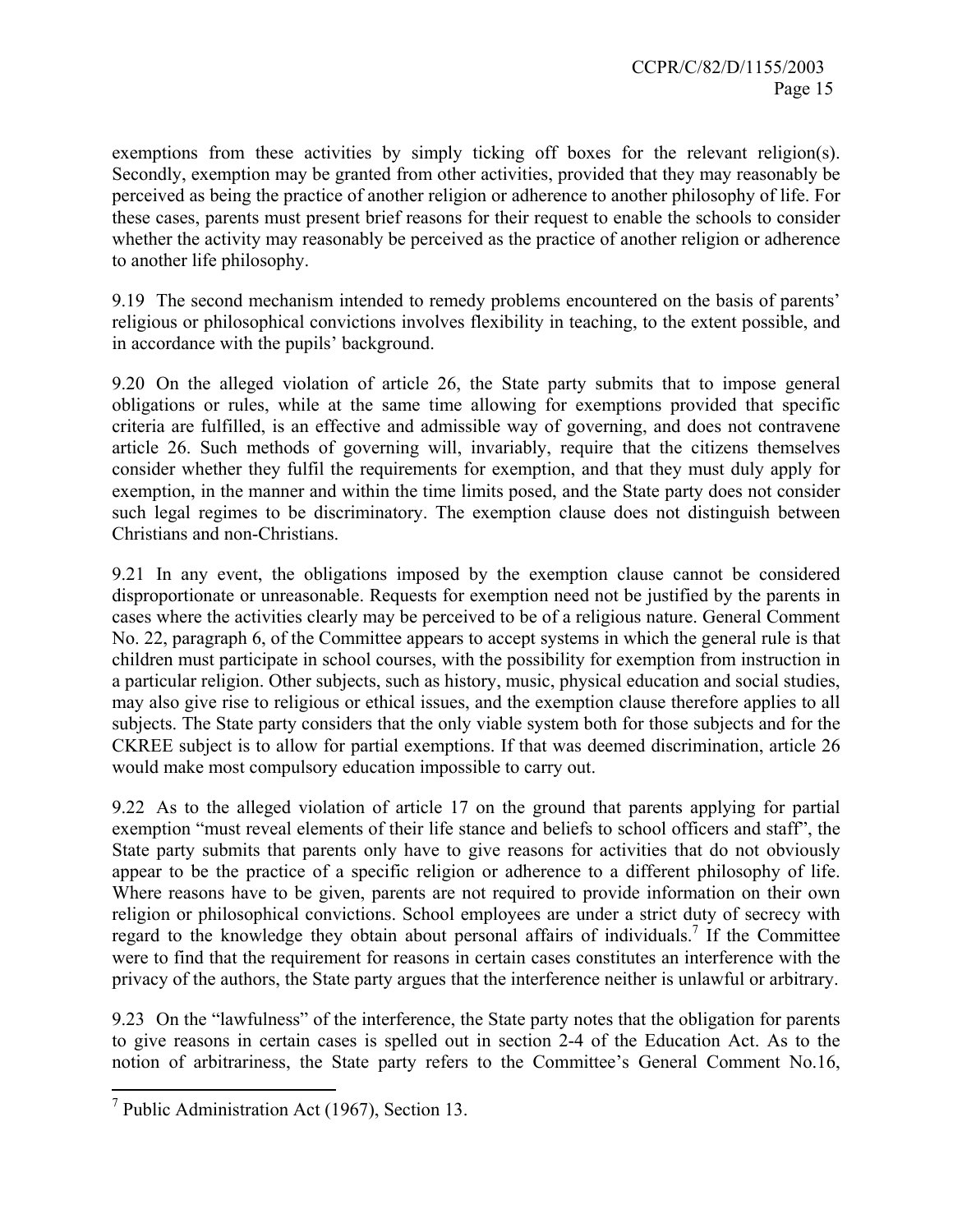1

paragraph 4, and to the positive interests that the CKREE subject pursues, and submits that the partial exemption clause must be considered both reasonable and proportionate. Reference is made to the parallel of conscientious objection to compulsory military service, where conscientious objectors must give far more elaborate and more personal reasons for their requests than parents requesting exemptions from the CKREE subject, yet these systems have been accepted by international human rights bodies.

#### **The authors' comments on admissibility and merits**

10.1 On 6 and 27 April 2004, the authors commented on the State party submissions and withdraw their claim under article 27. They submit that the issue of whether or not the CKREE subject constitutes a violation of Covenant rights, must be seen in the broader context of a society with Christian predominance, as Norway has a state religion, a state church, constitutional prerogatives for the Christian faith, a Christian intention clause for public schools and pre-schools, state church priests in the armed forces, prisons, universities and hospitals, etc. Still, the right to freedom of religion for non-Christians has been taken care of in different ways, i.a., by an exemption arrangement from the Christian knowledge subject in public schools. The right to general exemption, practiced for more than 150 years, was eliminated when the CKREE subject was introduced in 1997.

10.2 On admissibility, the authors submit that the children were not formal plaintiffs before domestic courts because Norwegian civil procedure is based on the recognition of parents as legal representatives of their minor children. Had the children been formal plaintiffs, they would still have been represented by their parents and the factual context would have been the same as in this case. The children thus have no further domestic remedy.

10.3 While other sets of parents have lodged similar complaints with the ECHR, this cannot be considered as "*the same matter*" as the present case being examined "*under another procedure of international …settlement*", within the meaning of article 5, paragraph 2 (a), of the Optional Protocol. Reference is made to relevant jurisprudence of the Committee <sup>8</sup>, which holds that if different individuals send their complaints to different international bodies, the complaints are not considered as the "same matter". The Norwegian civil procedure allows different parties to join in a common law suit. Before domestic courts, each author's case was presented separately. The claims concerned separate administrative decisions on the respective party's application for full exemption from the CKREE tuition. The fact that the NHA was recognized as a formal party before the lower courts, but denied such status before the Supreme Court, indicates that the Supreme Court considered the parents' separate claims.

10.4 The parents who were parties to the domestic court proceedings are all individuals, and have a right to decide which international body to complain to. That they share the same life stance and membership in a life stance organisation does not change this situation. The communications before the Human Rights Committee and the ECHR are therefore not the "same matter".

<sup>8</sup> *Fanali v. Italy* (75/1980), Views adopted on 31 March 1983, and *Blom v. Sweden (*191/1985), Views adopted on 4 April 1988.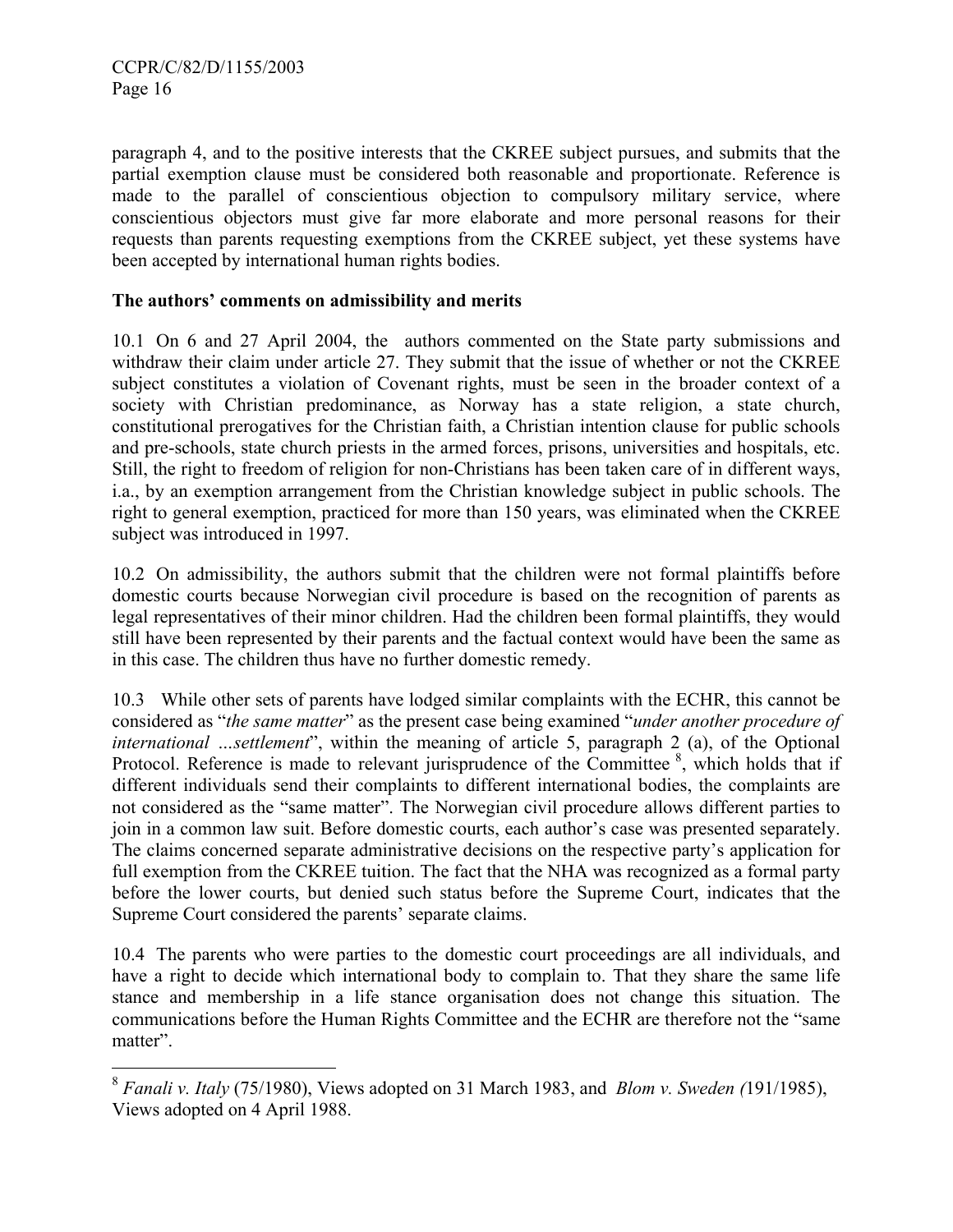10.5 On the State party's claim that they did not exhaust domestic remedies because they did not apply for partial exemption, the authors submit that two of them actually applied for partial exemption but that they reverted to an application for full exemption when they realized that the partial exemption arrangement did not protect their children from religious influence, and was perceived by them and the children to be stigmatising. The partial exemption arrangement provides for exemptions from certain activities but not from certain knowledge. Consequently, the pupils may be exempted from praying but not from knowing the prayer. Accordingly, the authors claim that their right to full exemption is protected by the Covenant, and the State party's argument that they should have applied for partial exemption is dismissed as irrelevant.

10.6 On the State party's contention that their claim under article 26 is unsubstantiated, the authors reaffirm that non-Christians are discriminated against in that they have to give reasons for why they seek exemption from CKREE, whereas Christians are subjected to no such requirements since the CKREE subject is first and foremost designed for them. The Committee already characterized the Norwegian school system on education in religion as discriminatory (before the introduction of the CKREE subject in 1997). The new exemption arrangements are more discriminatory than the former system, since the former system only required that those applying for exemption stated whether or not they were members of the state church. After proceedings in the Supreme court, the State party introduced a standard form of notification of partial exemption from CKREE. This fact, however, is not relevant to the present case, and does not change the authors' view on the partial exemption procedure.

10.7 In response to the State party's argument that all claims in the present case have been carefully examined, the authors note that the Supreme Court chose not to examine the parents' substantial claims and approached the legal questions in a very general way.

10.8 The authors challenge the State party's legalistic approach to the question of a Covenant violation, since the practice of the law, that is the actual tuition and practice of the exemption, is the key to the question of whether or not there has been a Covenant violation. The government appointed two research institutions to examine how the CKREE subject and in particular the partial exemption procedure worked in practice. One of them (Diaforsk) concluded that *the exemption arrangement did not function in a way that sufficiently protected the rights of parents in practice*. The press release from the Ministry of Church, Education and Research stated that *both investigations concluded that the partial exemption arrangement did not operate as planned and should therefore be reviewed.* Both research institutions recommended the introduction of a general right to exemption.

10.9 The authors consider that the CKREE subject itself constitutes a breach of their right to decide on their children's life stance education, and that a possible partial exemption in their cases would have encompassed such a great part of the subject that it would have exceeded the 50% limit indicated in the *travaux préparatoires*. Partial exemption arrangements do not secure these parental rights, as those parts of tuition that may be exempted from, still are imparted to the student.

10.10 As admitted by the government, the textbooks contain segments that may be conceived as professing Christianity. Although the textbooks are not defined as part of the subject's legal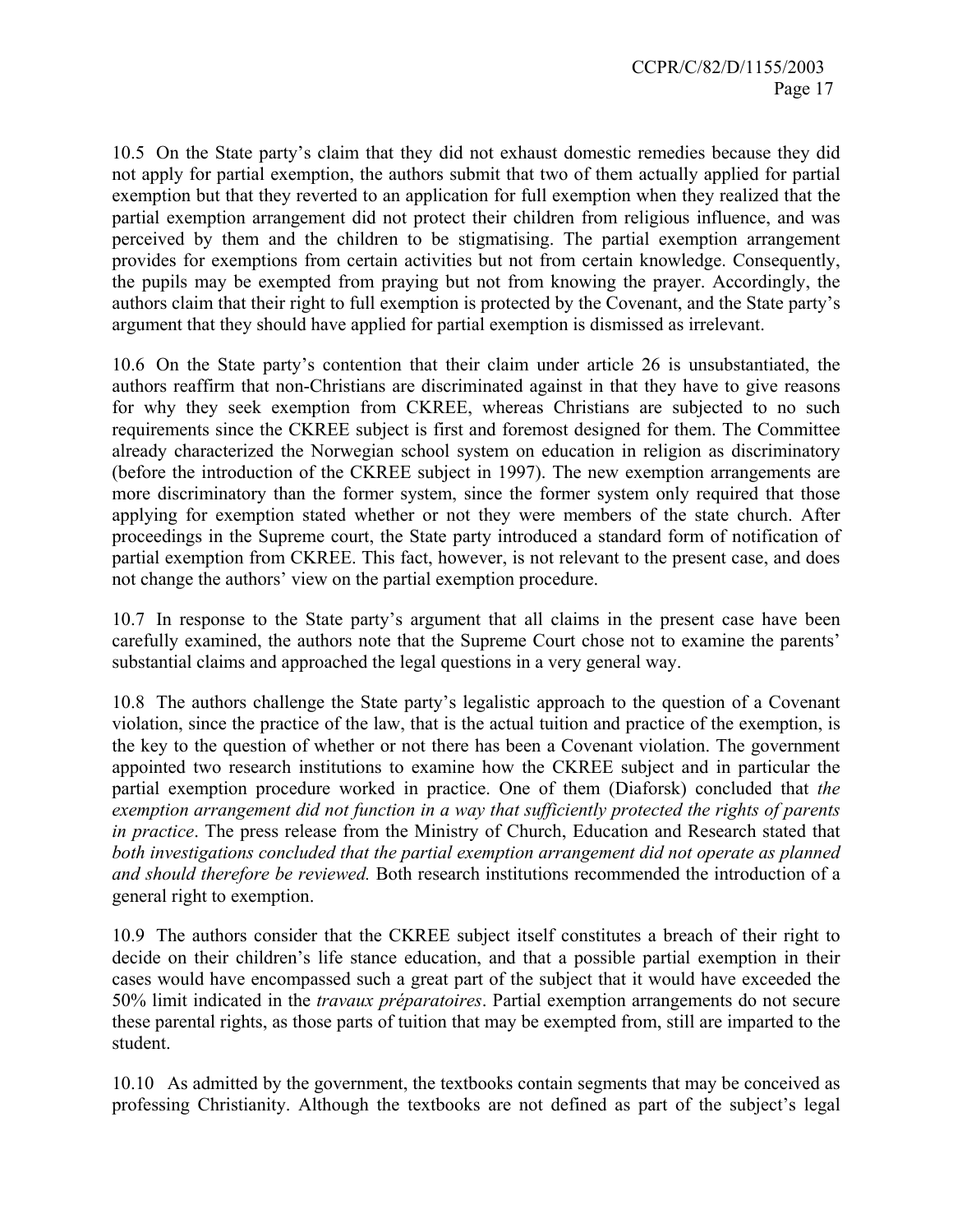framework, they have been controlled and authorized by an official state agency, they have official status, and are used by 62% of Norwegian schools

10.11 The State party admits that at least parts of the CKREE tuition can be perceived as being of religious nature, but it does not comment on whether this fact implies that these parts of the education are inconsistent with the "*neutral and objective*" standard. The authors consider that a distinction between the parts that are of religious nature and those that are not cannot be made and that it has not even been attempted. Reference is made to the research results of the Diaforsk Institute, where it is stated that: "*We asked the teachers how they practiced this distinction in the tuition situation. Very few teachers understood what we meant by the question*." One of the CKREE goals, i.e. that of having all pupils to join in the tuition situation, is clearly contrary to the State party's argument that one has the freedom to choose private schooling for children from humanist homes. If humanists were to establish their own school, their children would not be gathered in the same tuition situation as other children.

10.12 The CKREE subject's emphasize on Christianity can be further illustrated by the *travaux préparatoires*, where the Education Committee stated: "*The majority underline[s] that the tuition is not neutral in value. That the instruction shall not be of a preaching character, must never be interpreted in the way that it should be practised in a religious/moral vacuum. All instruction and upbringing in our primary school shall have the starting point in the intention clause for the school, in this subject Christianity and the different religions and life stances should be present according to their particular character. The main emphasis of the subject is the instruction on Christianity*."

10.13 It is argued that the CKREE's discrimination of non-Christians is disproportionate and unreasonable since it was not necessary for the State party to abolish the previous arrangement, and that the purpose of bringing pupils together "*in order to combat prejudices and discrimination*", and other laudable intentions, could have been achieved by other arrangements than forcing everyone to take part in a subject predominantly designed for Christian upbringing.

#### **Additional information by the State party**

11.1 On 4 October 2004, the State party submitted additional observations on the admissibility and merits of the communication<sup>9</sup>. As to the admissibility of the communication, the State party reiterates its observations submitted earlier (27 April 2004). On the merits, the State party reiterates that the Supreme Court had carefully assessed the case and concluded that the CKREE subject and its partial exemption clause was in full compliance with international human rights; Article 18 of the Covenant does not prohibit mandatory school instruction on issues of religion and philosophies of life, provided it is carried out in a pluralistic, neutral and objective way; Both the ICESCR (International Covenant on Economic, Social and Cultural Rights) and the Convention on the Rights of the Child impose positive obligations on the States parties to

The State party provides the English translation of Circular F-03-98 (12 January 1998) and excerpts of Recommendation no. 15 for 1995-96 from the Education Committee from the Storting (the Norwegian Parliament).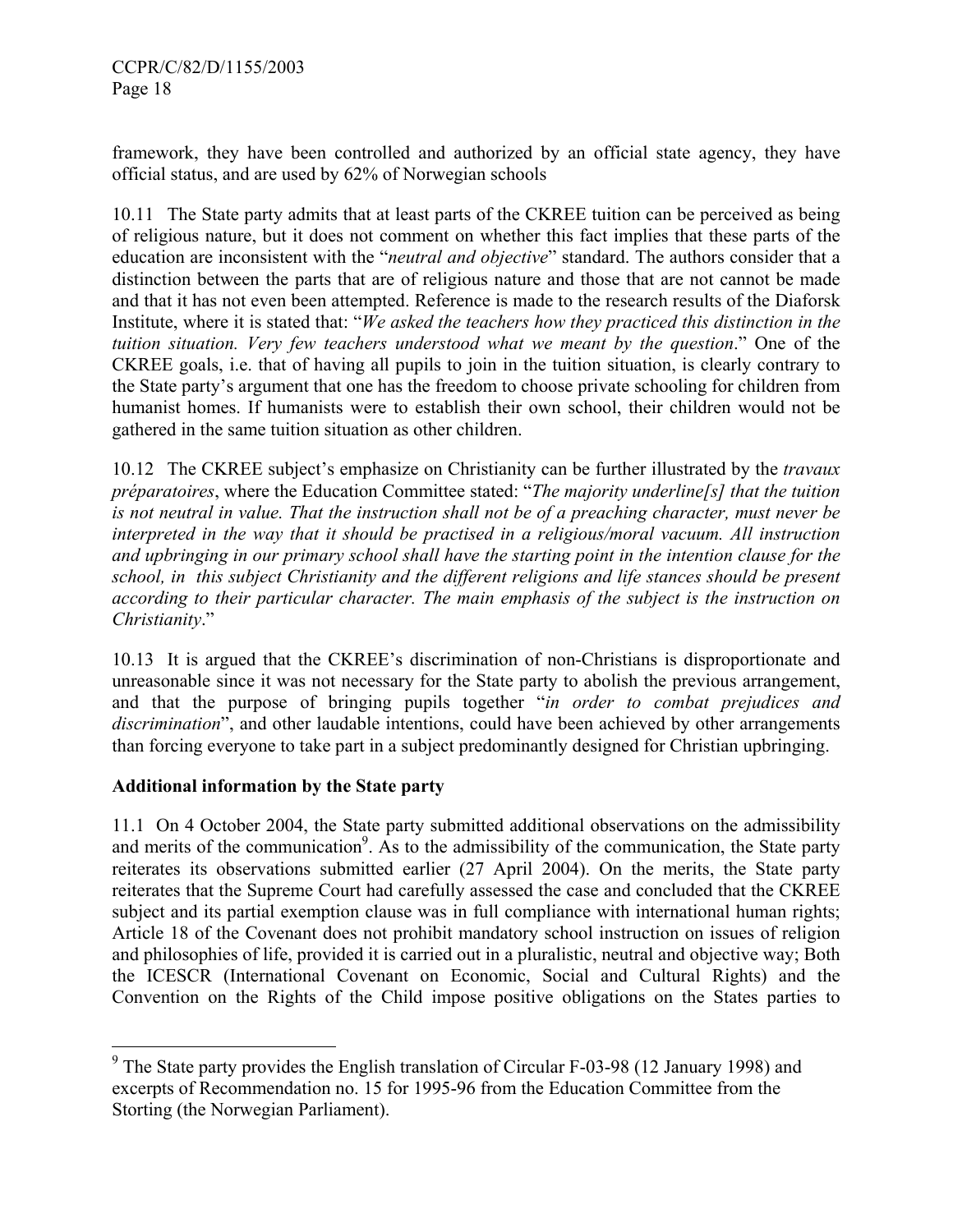provide education with certain social and ethical dimensions; and the parents failed to challenge the specific tuition accorded to their children.

11.2 More specifically, the State party refers to the authors' main objection that by virtue of teaching of the CRKEE subject, their children may receive information that amounts to indoctrination. In order to avoid a violation of article 18, paragraph 4, they requested a full exemption of the CKREE. The State party considers unnecessary a full exemption as the subject is multidisciplinary, with components of social science, world religions, philosophy and ethics, in addition to Christian knowledge.

11.3 In respect to the authors' submissions, the State party contends that the CKREE was thoroughly evaluated and two independent reports were commissioned and considered in the 2000-2001 Report of the Ministry of Education to the Storing. The Supreme Court examined the reports and their administrative follow–up what constitutes, of the State party's opinion, the proof that the Court was fully aware of all aspects of the case when concluding that the CKREE subject was in conformity with international human rights covenants. The concluding remarks of the evaluation reports indicated that in the majority of the cases, partial exemptions operated satisfactorily, most parents found that the CKREE worked well for their children and that few teachers perceived partial exemption as source of practical problems.

11.4 With regard to the authors' allegation that the State party ignored warnings from different religious groups, human rights law body and the judge Mose's recommendation, it is stated that there was no unified position against the introduction of the CKREE subject in school, that religious minority groups participated in drawing up the new teaching plan approved by Parliament, and that at present there was a little, if any, disagreement on the exemption clause of the CKREE.

11.5 The State party further refers to the authors' commentary on the limited relevance of the ECHR case of Kjeldsen, Busk Madsen and Pedersen v. Denmark<sup>10</sup> to the present case, because it related to mandatory sex education and not religious education.

11.6 The State party points out, with respect to the authors' allegations that in its observations the Committee of the Rights of the Child expressed concern of "the process of providing for exemptions", without giving the reasons for its concern. Since the adoption of the above observations (2 June 2000), the CKREE subject and its exemption process have been thoroughly evaluated and the authorities acted on concerns raised by granting exemptions upon standardized notification and by facilitating the communications between schools and homes. Finally, the State party notes that the Committee did not object to a partial exemption scheme, nor supported the authors' claims for a full exemption.

11.7 The State party affirms that many subjects taught at school may include information or actions perceived to have philosophical or religious aspects. It notes that in the present case, the authors of the communication were not concerned by subjects such as science, music, physical education and home economics, but that there were religious minorities that refused to take

 $\overline{a}$ 

<sup>&</sup>lt;sup>10</sup> European Court for Human Rights, applications nos 5095/71, 5920/72 and 5926/72.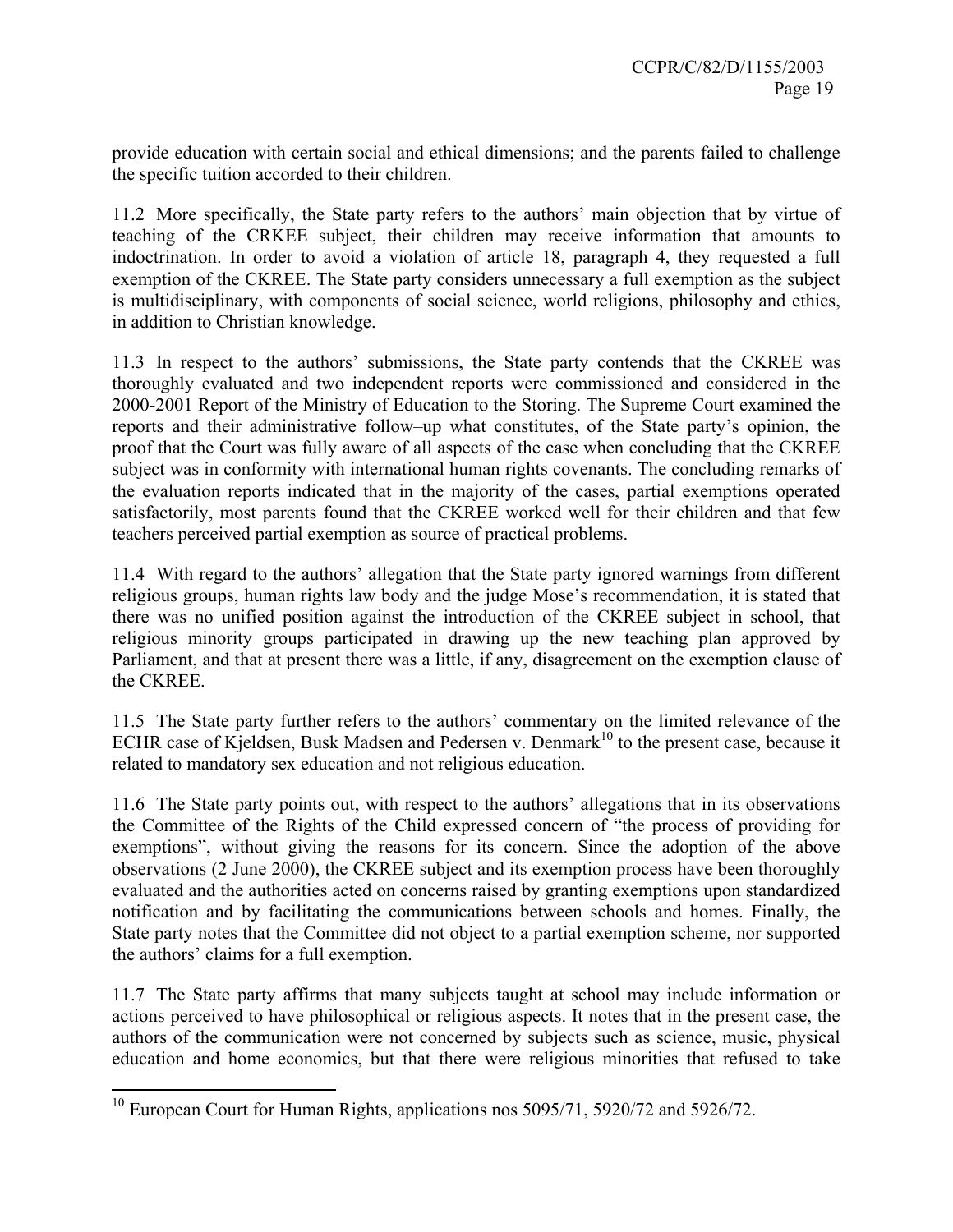partially part to these subjects, i.e. to the practical aspects of physical education and music. The State party affirms that a partial exemption clause is, in general and in respect to CKREE in particular, the only viable way of carrying out mandatory education.

11.8 As to the issue of discrimination, the State party notes that the authors' appear to have misapprehended its observations, by taking out the words "do not" from the following sentence: "In particular, States parties must be at liberty to demand that parents provide grounds when applying for exemption from activities that do not immediately appear to be practice of a specific religion or adherence to a different philosophy of life". The State party reiterates that following the 2000-2001 evaluation of the CKREE subject, a general notification form replaced the former application procedure.

11.9 Finally, with reference to the latest international developments, the State party affirms that intercultural and inter-religious dialogue should be encouraged as an integrated part to the children education. According to it, in this context, the CKREE subject appears to be a vital tool in promoting "a common playing field for an increasingly multicultural and diverse generation".

#### **Additional information by the authors**

12.1 By letter of 15 October 2004, the authors filed additional observations on State party's latest submission. They re-emphasize that they oppose CKREE because it is not a subject that involves neutral information on different life stances and religions. CKREE involves direct and undisputed religious activities (such as prayers). According to the authors', the CKREE syllabus, combined with the Christian intention clause belies the ratio legis invoked by the State party. The authors do not oppose education with certain "social and ethical" dimensions, but the CKREE methodology was to strengthen the students' religious identity and to teach religious activity within the framework of the Christian intention clause.

12.2 The authors affirm that even if partial exemption arrangements were satisfactory in the majority of cases and only few teachers faced practical problems, this is irrelevant to the present case. The crucial point in the present case is that minority students and their parents experienced the system quite differently.

12.3 The authors contest the State party's objection on the absence of broader opposition to the introduction of the CKREE and argue that practically all religious and life stance minority groups in Norway opposed the subject. They add that the Islamic Council and Muslim parents of Norway filed a law suit against the Government, more or less corresponding to their own case, and that they lost their case on grounds similar to the authors' case. It is stated that the Council had decided to await the outcome of the authors' communication before taking any further legal action.

12.4 It is pointed out that large groups of Norwegian society continue to have problems with the partial exemption arrangement. The authors submit a copy of a report prepared in June 2004 by the Norwegian Forum for the Convention of the Rights of the Child, where it invited the CRC to recommend the State party to review its "religious and ethical education both in the state school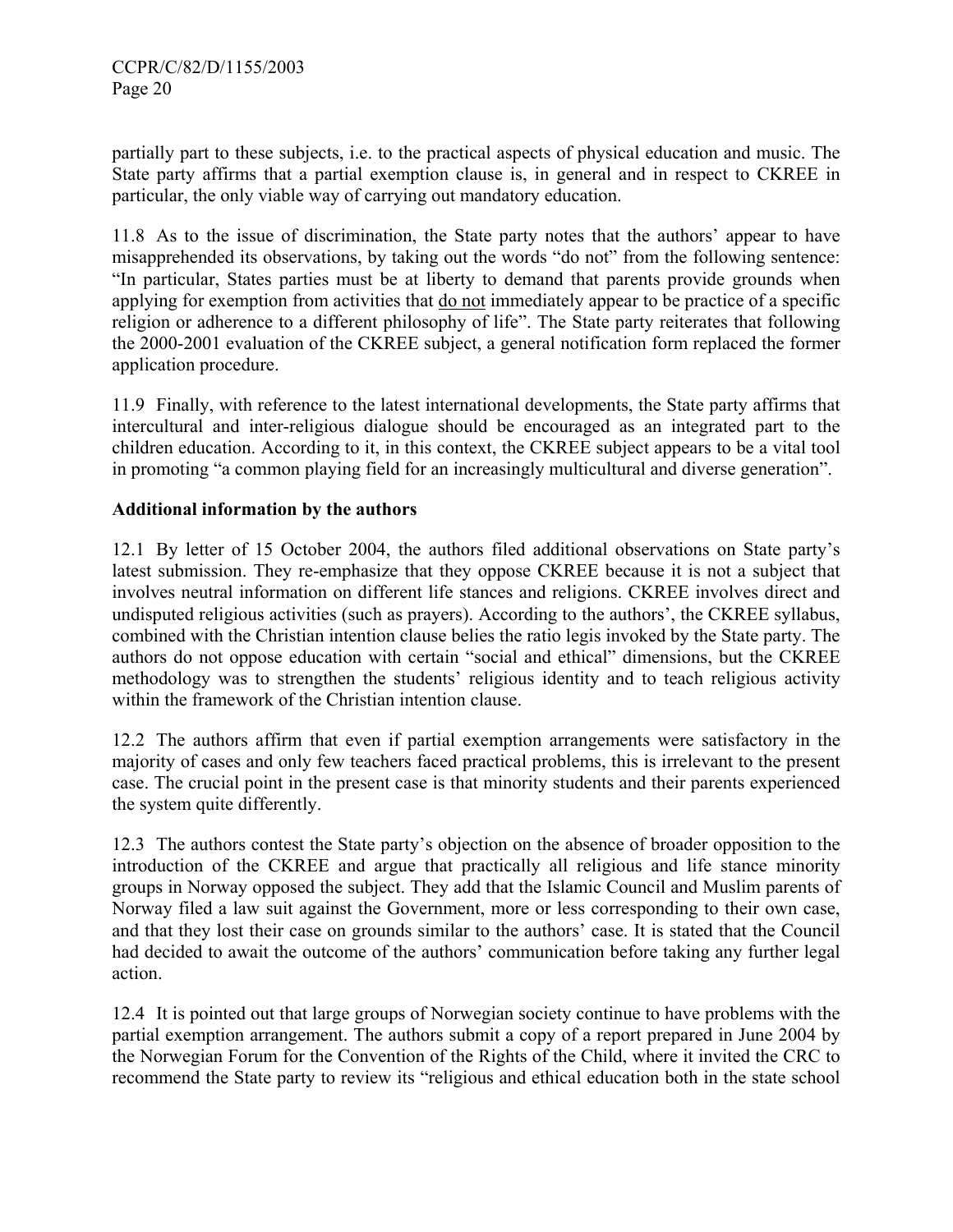system and with regard to the requirements for and inspection of private schools, in relation to the CRC's stipulations on freedom of thought, conscience and religion".

12.5 Finally, the authors support the continued promotion of the intercultural dialogue, but affirm that the CKREE does not fulfil this aim.

#### **Issues and proceedings before the Committee**

#### **Consideration of admissibility**

13.1 Before considering any claim contained in a communication, the Human Rights Committee must, in accordance with rule 87 of its rules of procedure, decide whether or not it is admissible under the Optional Protocol.

13.2 The Committee has noted the State party's challenge to the admissibility of the communication on the grounds that the authors would not be "victims" of an alleged human rights violation in the meaning of article 1 of the Optional Protocol. In the Committee's opinion, the authors have shown that they are affected, individually and as families, of the State party's law and practice. Consequently, the Committee finds no reason to declare the communication inadmissible on this ground.

13.3 The State party has contested the admissibility also on the ground that the "same matter" is already being examined by the ECHR as three other sets of parents have lodged a similar complaint with the ECHR and that before the Norwegian courts, the authors' claims for full exemption from the CKREE subject were adjudicated in a single case, along with identical claims from these three other sets of parents. The Committee reiterates its jurisprudence that the words "*the same matter*" within the meaning of article 5, paragraph 2 (a), of the Optional Protocol, must be understood as referring to one and the same claim concerning the same individual, as submitted by that individual, or by some other person empowered to act on his behalf, to the other international body<sup>11</sup>. That the authors' claims were joined with the claims of another set of individuals before the domestic courts does not obviate or change the interpretation of the Optional Protocol. The authors have demonstrated that they are individuals distinct from those of the three sets of parents that filed a complaint with the ECHR. The authors in the present communication chose not to submit their cases to the ECHR. The Committee, therefore, considers that it is not precluded under article 5, paragraph 2 a), of the Optional Protocol from considering the communication.

13.4 The Committee has taken note of the State party's argument that the claims under articles 17 and 18 were not raised in domestic proceedings, since the authors did not avail themselves of the possibility of applying for partial exemption, and that domestic remedies were not exhausted in that respect. However, both before the Committee and the domestic courts, the authors' claimed that the compulsory nature of the CKREE subject violates their Covenant rights, since cannot apply for full exemption from it. Furthermore, the State party has explicitly confirmed that the claims made in the communication were already assessed by domestic courts. The

 $\overline{a}$ <sup>11</sup> Sanchez Lopez v. Spain, (777/1997), Decision adopted on 22 October 1996.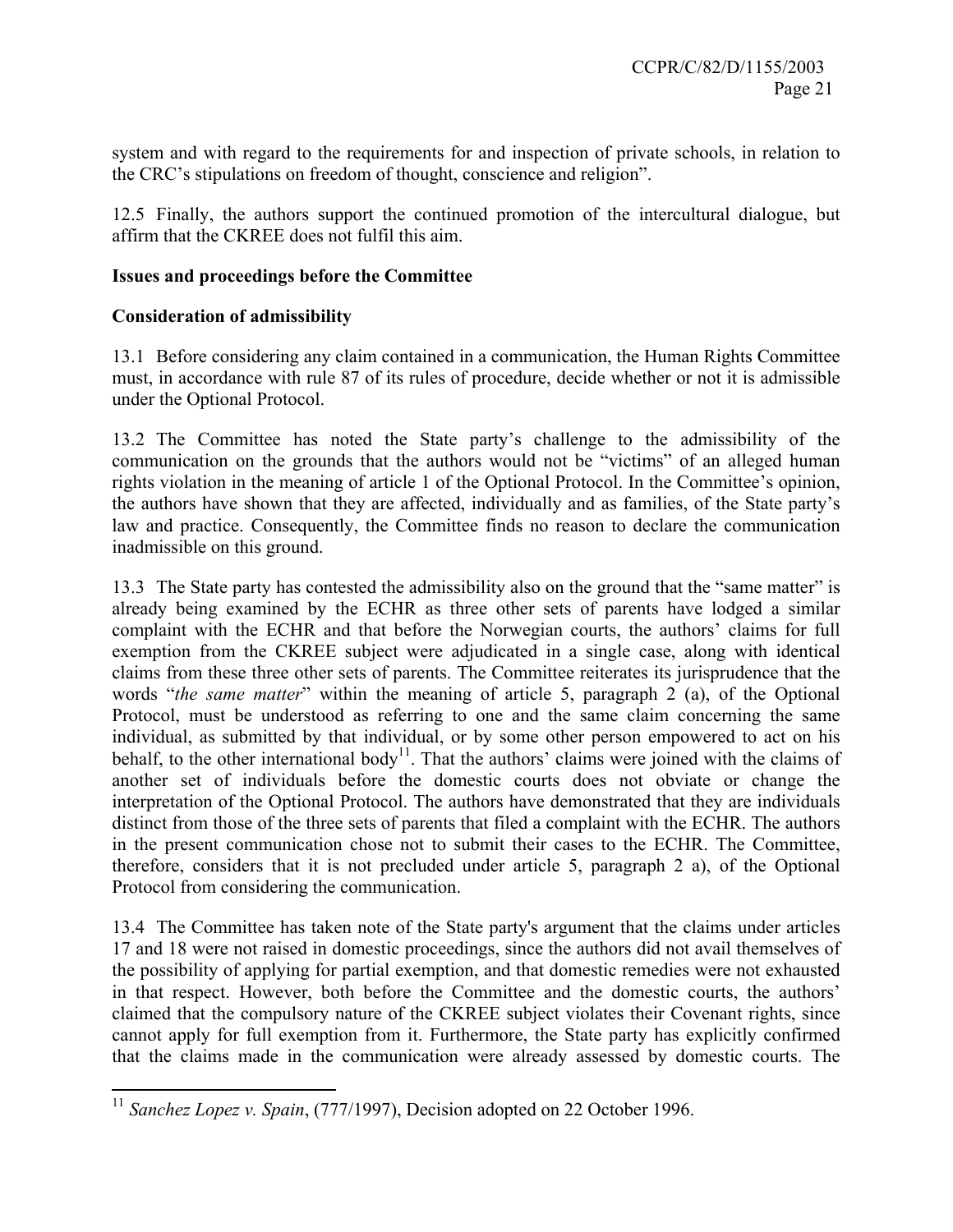Committee considers that the authors have exhausted domestic remedies in relation to the claim in question.

13.5 The State party challenged the admissibility of the authors' claim under article 26 because of non-substantiation, since the exemption clause under the Norwegian Education Act applies to all parents, regardless of their religion or life stance. The Committee does not share this view. Consideration of whether there has been a differentiation between Christians and other groups, and whether such differentiation is based on objective and reasonable criteria, would be part of the merits consideration. The Committee considers that the authors have sufficiently demonstrated, for purposes of admissibility, that the exemption arrangements applicable to the CKREE subject may differentiate between non-Christian parents and Christian parents and that such differentiation may amount to discrimination within the meaning of article 26.

13.6 Noting that the authors have withdrawn their claim presented under article 27, the Committee decides that the communication is admissible insofar as it raises issues under articles 17, 18, and 26, of the Covenant.

#### **Consideration of the merits**

14.1 The Human Rights Committee has considered the present communication in the light of all the information made available to it by the parties, as provided in article 5, paragraph 1 of the Optional Protocol.

14.2 The main issue before the Committee is whether the compulsory instruction of the CKREE subject in Norwegian schools, with only limited possibility of exemption, violates the authors' right to freedom of thought, conscience and religion under article 18 and more specifically the right of parents to secure the religious and moral education of their children in conformity with their own convictions, pursuant to article 18, paragraph 4. The scope of article 18 covers not only protection of traditional religions, but also philosophies of life<sup>12</sup>, such as those held by the authors. Instruction in religion and ethics may in the Committee's view be in compliance with article 18, if carried out under the terms expressed in the Committee's General Comment No. 22 on article 18: "*[A]rticle 18.4 permits public school instruction in subjects such as the general history of religions and ethics if it is given in a neutral and objective way*"*,* and "*public education that includes instruction in a particular religion or belief is inconsistent with article 18, paragraph 4 unless provision is made for non-discriminatory exemptions or alternatives that would accommodate the wishes of parents or guardian*s." The Committee also recalls its Views in *Hartikainen et al. v. Finland*, where it concluded that instruction in a religious context should respect the convictions of parents and guardians who do not believe in any religion. It is within this legal context that the Committee will examine the claim.

14.3 Firstly, the Committee will examine the question of whether or not the instruction of the CKREE subject is imparted in a neutral and objective way. On this issue, the Education Act, section 2-4, stipulates that: "*Teaching on the subject shall not involve preaching. Teachers of Christian Knowledge and Religious and Ethical Education shall take as their point of departure* 

<sup>&</sup>lt;u>.</u>  $12$  General Comment No. 22 on article 18, adopted on 30 July 1993.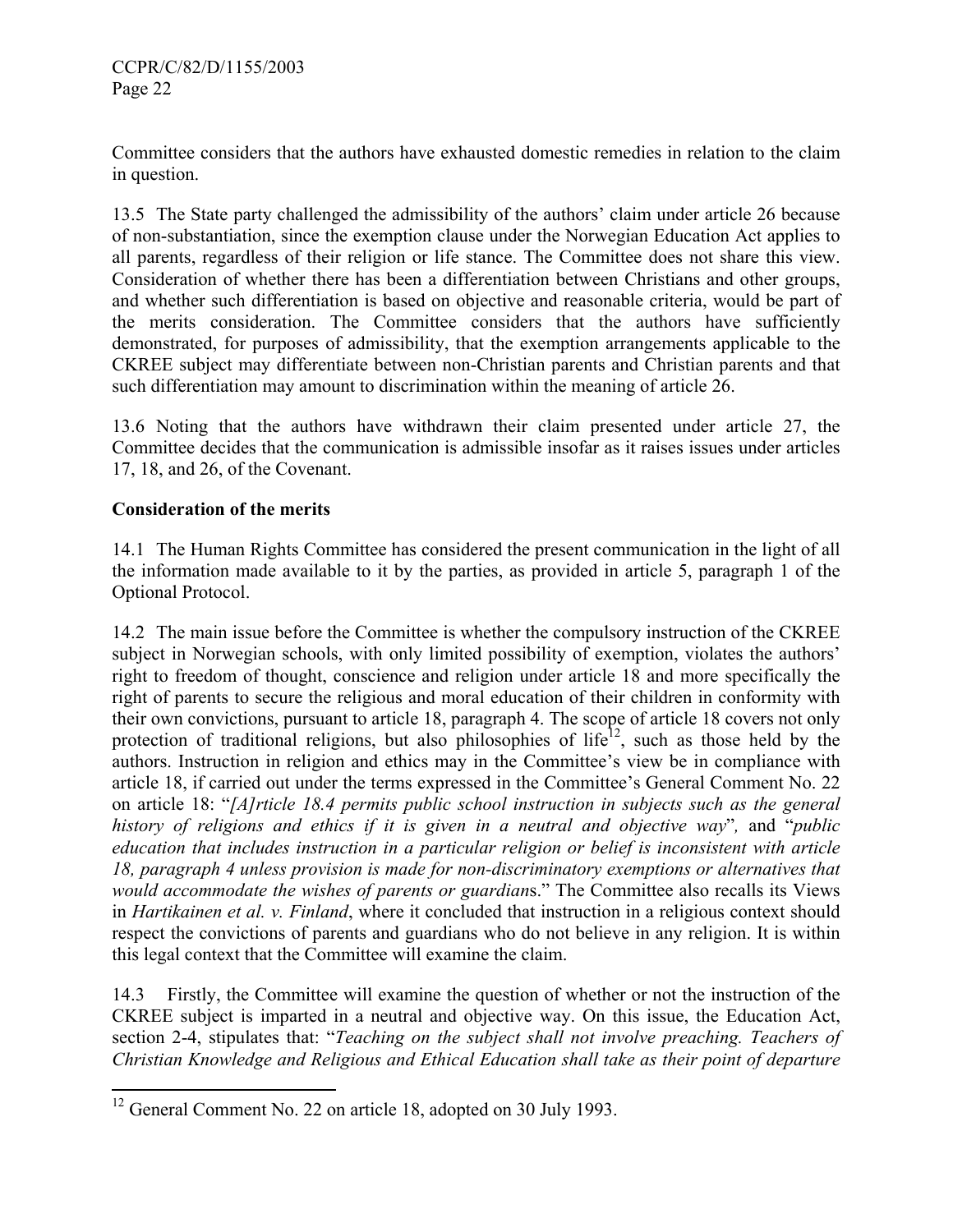*the object clause of the primary and lower secondary school laid down in section 1-2, and present Christianity, other religions and philosophies of life on the basis of their distinctive characteristics. Teaching of the different topics shall be founded on the same educational principles*". In the object clause in question it is prescribed that the object of primary and lower secondary education shall be "in agreement and cooperation with the home, to help to give pupils a Christian and moral upbringing". Some of the *travaux préparatoires* of the Act referred to above make it clear that the subject gives priority to tenets of Christianity over other religions and philosophies of life. In that context, the Standing Committee on Education concluded, in its majority, that: *the tuition was not neutral in value, and that the main emphasis of the subject was instruction on Christianity.* The State party acknowledges that the subject has elements that may be perceived as being of a religious nature, these being the activities exemption from which is granted without the parents having to give reasons. Indeed, at least some of the activities in question involve, on their face, not just education in religious knowledge, but the actual practice of a particular religion (see para 9.18). It also transpires from the research results invoked by the authors, and from their personal experience that the subject has elements that are not perceived by them as being imparted in a neutral and objective way. The Committee concludes that the teaching of CKREE cannot be said to meet the requirement of being delivered in a neutral and objective way, unless the system of exemption in fact leads to a situation where the teaching provided to those children and families opting for such exemption will be neutral and objective.

14.4 The second question to be examined thus is whether the partial exemption arrangements and other avenues provide "*for non-discriminatory exemptions or alternatives that would accommodate the wishes of parents or guardians."* The Committee notes the authors' contention that the partial exemption arrangements do not satisfy their needs, since teaching of the CKREE subject leans too heavily towards religious instruction, and that partial exemption is impossible to implement in practice. Furthermore, the Committee notes that the Norwegian Education Act provides that "on the basis of written notification from parents, pupils shall be exempted from attending those parts of the teaching at the individual school that they, on the basis of their own religion or philosophy of life, perceive as being the practice of another religion or adherence to another philosophy of life".

14.5 The Committee notes that the existing normative framework related to the teaching of the CKREE subject contains internal tensions or even contradictions. On the one hand, the Constitution and the object clause in the Education Act contain a clear preference for Christianity as compared to the role of other religions and worldviews in the educational system. On the other hand, the specific clause on exemptions in Section 2-4 of the Education Act is formulated in a way that in theory appears to give a full right of exemption from any part of the CKREE subject that individual pupils or parents perceive as being the practice of another religion or adherence to another philosophy of life. If this clause could be implemented in a way that addresses the preference reflected in the Constitution and the object clause of the Education Act, this could arguably be considered as complying with article 18 of the Covenant.

14.6 The Commitee considers, however, that even in the abstract, the present system of partial exemption imposes a considerable burden on persons in the position of the authors, insofar as it requires them to acquaint themselves with those aspects of the subject which are clearly of a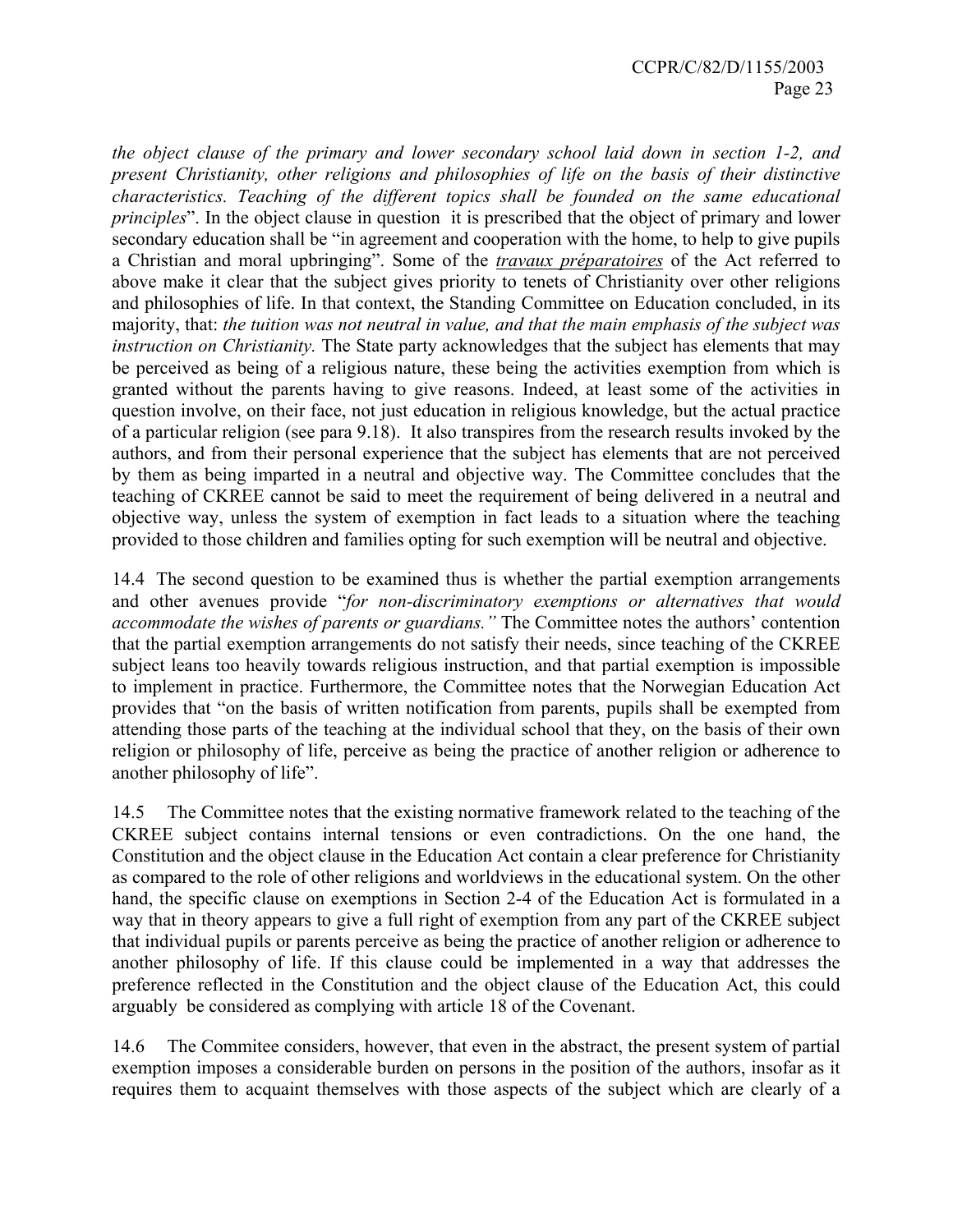religious nature, as well as with other aspects, with a view to determining which of the other aspects they may feel a need to seek – and justify – exemption from. Nor would it be implausible to expect that such persons would be deterred from exercising that right, insofar as a regime of partial exemption could create problems for children which are different from those that may be present in a total exemption scheme. Indeed as the experience of the authors demonstrates, the system of exemptions does not currently protect the liberty of parents to ensure that the religious and moral education of their children is in conformity with their own convictions. In this respect, the Committee notes that the CKREE subject combines education on religious knowledge with practising a particular religious belief, e.g. learning by heart of prayers, singing religious hymns or attendance at religious services (para 9.18). While it is true that in these cases parents may claim exemption from these activities by ticking a box on a form, the CKREE scheme does not ensure that education of religious knowledge and religious practice are separated in a way that makes the exemption scheme practicable.

14.7 In the Committee's view, the difficulties encountered by the authors, in particular the fact that Maria Jansen and Pia Suzanne Orning had to recite religious texts in the context of a Christmas celebration although they were enrolled in the exemption scheme, as well as the loyalty conflicts experienced by the children, amply illustrate these difficulties. Furthermore, the requirement to give reasons for exempting children from lessons focusing on imparting religious knowledge and the absence of clear indications as to what kind of reasons would be accepted creates a further obstacle for parents who seek to ensure that their children are not exposed to certain religious ideas. In the Committee's view, the present framework of CKREE, including the current regime of exemptions, as it has been implemented in respect of the authors, constitutes a violation of article 18, paragraph 4, of the Covenant in their respect.

14.8 In view of the above finding, the Committee is of the opinion that no additional issue arises for its consideration under other parts of article 18, or articles 17 and 26 of the Covenant.

15. The Human Rights Committee, acting under article 5, paragraph 4, of the Optional Protocol to the International Covenant on Civil and Political Rights, is of the view that the facts before it disclose a violation of article 18, paragraph 4, of the Covenant.

16. In accordance with article 2, paragraph 3 (a), of the Covenant, the State party is under an obligation to provide the authors with an effective and appropriate remedy that will respect the right of the authors as parents to ensure and as pupils to receive an education that is in conformity with their own convictions. The State party is under an obligation to avoid similar violations in the future.

17. Bearing in mind that, by becoming a State party to the Optional Protocol, the State party has recognized the competence of the Committee to determine whether there has been a violation of the Covenant or not and that, pursuant to article 2 of the Covenant, the State party has undertaken to ensure to all individuals within its territory and subject to its jurisdiction the rights recognized in the Covenant and to provide an effective and enforceable remedy in case a violation has been established, the Committee wishes to receive from the State party, within ninety days, information about the measures taken to give effect to the Committee's Views. The State party is also requested to publish the Committee's Views.